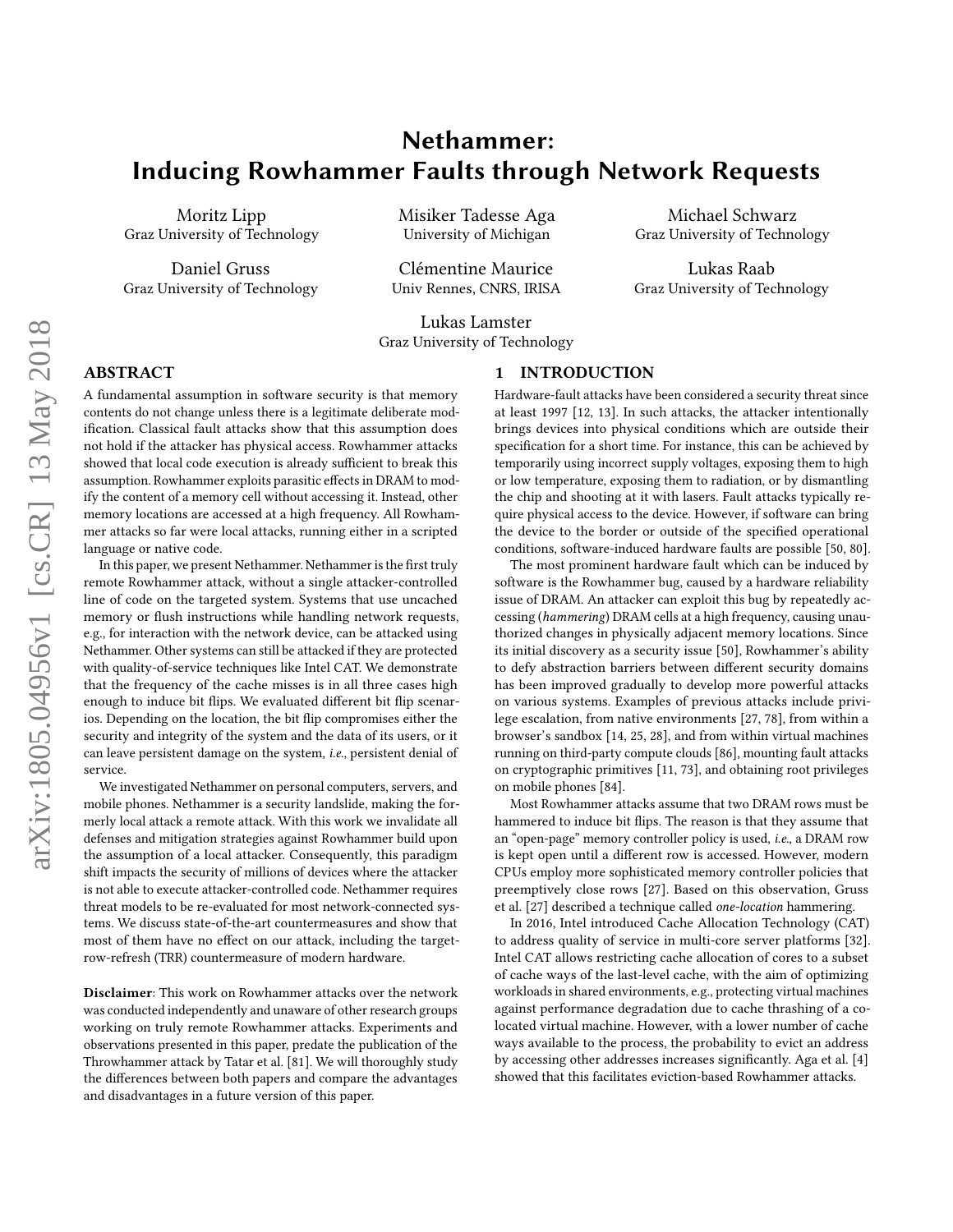All previously known Rowhammer attacks required some form of local code execution, e.g., JavaScript [\[14,](#page-12-3) [25,](#page-12-4) [28\]](#page-12-5) or native code [\[4,](#page-12-8) [9,](#page-12-9) [11,](#page-12-6) [27,](#page-12-2) [50,](#page-13-1) [62,](#page-13-7) [69,](#page-13-8) [73,](#page-13-5) [78,](#page-13-3) [84,](#page-13-6) [86\]](#page-13-4). Moreover, all works on Rowhammer defenses assume that some form of local code execution is required [\[9,](#page-12-9) [14,](#page-12-3) [15,](#page-12-10) [17,](#page-12-11) [18,](#page-12-12) [26,](#page-12-13) [29,](#page-12-14) [31,](#page-12-15) [43,](#page-12-16) [49,](#page-13-9) [50,](#page-13-1) [59,](#page-13-10) [67,](#page-13-11) [74,](#page-13-12) [91\]](#page-13-13). In particular, we found that none of these works even mentions the theoretical possibility of truly non-local Rowhammer attacks. Consequently, it was a widely accepted assumption that remote Rowhammer attacks are not possible. More specifically, devices where an attacker could not obtain local code execution were so far considered to be safe. Yet, the following questions arise:

Are remote Rowhammer attacks possible? More specifically, is it possible for an attacker to induce bit flips and exploit them, without any local code execution on the system?

In this paper, we answer these questions and confirm that truly remote Rowhammer attacks are possible. We present Nethammer, the first Rowhammer attack that does not require local code execution. Nethammer requires only a fast network connection between the attacker and victim. It sends a crafted stream of size-optimized packets to the victim which causes a high number of memory accesses to the same set of memory locations. If the network driver or other parts of the network stack use uncached memory or flush instructions, e.g., for interaction with the network device, an attacker can induce bit flips. Furthermore, if Intel CAT is activated, e.g., as an anti-DoS mechanism, memory accesses lead to fast cache eviction and thus frequent DRAM accesses. This enables attacks even if there are no accesses to uncached memory or flush instructions while handling the network packet. Thus, the attacker implicitly hammers the DRAM through the code executed for processing the network packets. While an attacker cannot control the addresses of the bit flips, we demonstrate how an attacker can still exploit them.

Nethammer has several building blocks that we systematically developed. First, we measure whether handling network packets could at least, in theory, induce bit flips, and the influence of real-world memory-controller page policies. For this purpose, we present a new algorithm to observe and classify the memory-controller page policy. Second, based on these insights, we demonstrate that onelocation hammering [\[27\]](#page-12-2) does not require a closed-page policy, but instead, adaptive policies may also allow one-location hammering. Third, we investigate memory operations that occur while handling network requests. Fourth, we show that the time windows we observe between memory accesses from subsequent network requests enable Rowhammer attacks.

As previous work on Rowhammer showed, once a bit flips in a system, its security can be subverted. We present different attacks exploiting bit flips on victim machines to compromise various services, in particular, version-control systems, DNS servers and OCSP servers. In all cases, the triggered bit flips may induce persistent denial-of-service attacks by corrupting the persistent state, e.g., the file system on the remote machine. In our experiments, we observed bit flips using Nethammer already after 300 ms of running the attack and up to 10 000 bit flips per hour. Nethammer represents a significant paradigm shift, from local to remote attacks. Previous fault attacks required physical access or local code execution in the case of Rowhammer. Making Rowhammer possible over the network requires re-evaluating the threat model of virtually every

network-connected system. We discuss state-of-the-art countermeasures and show that most of them do not affect our attack, including the target-row-refresh (TRR) countermeasure in hardware. Furthermore, we evaluate the performance of different other proposed Rowhammer countermeasures against Nethammer. Nethammer is difficult to detect on systems where high network traffic is commonplace. Finally, we discuss how attacks like Nethammer can be mitigated.

Contributions. The contributions of this work are:

• We present Nethammer, the first truly remote Rowhammer attack, with not even a single line of attacker-controlled code running on the target device.

• We demonstrate Nethammer on devices that either use uncached memory or clflush while handling network packets.

• We demonstrate that even without uncached memory and clflush, attacks on cloud systems can still be practical.

• We illustrate how our attack invalidates assumptions from previous works, marking a paradigm shift, and requiring re-evaluation of the threat models of most network-connected systems.

• We show that many previously proposed defenses, e.g., TRR, do not work against our new attack.

Outline. The remainder of the paper is structured as follows. In Section [2,](#page-1-0) we provide background information. In Section [3,](#page-4-0) we overview the Nethammer attack. In Section [4,](#page-4-1) we describe the building blocks and obtain insights we need for Nethammer. In Section [5,](#page-6-0) we demonstrate how bit flips induced over the network can be exploited. In Section [6,](#page-8-0) we evaluate the performance of Nethammer in different scenarios on several different systems. In Section [7,](#page-10-0) we discuss and propose countermeasures. In Section [8,](#page-11-0) we discuss limitations of Nethammer. We conclude our work in Section [9.](#page-11-1)

## <span id="page-1-0"></span>2 BACKGROUND

In this section, we provide the necessary background information on DRAM, memory controller policies, and the Rowhammer attack. Furthermore, we discuss caches and cache eviction as well as the Intel CAT technology.

#### 2.1 DRAM and Memory Controller Policies

DRAM Organization. Modern computers use DRAM as the main memory. To maximize data transfer rates, DRAM is organized for a high degree of parallelism, in a hierarchy of channels, DIMMs, ranks, bank groups, and banks. Most processors today support dualchannel or quad-channel configurations. The DIMMs are assigned to one of the channels. Each DIMM has one or more ranks, e.g., the two sides of the DIMM may form two ranks. Every rank is further subdivided into so-called banks, with each bank spanning over multiple chips. The number of banks in a rank is standardized [\[45\]](#page-12-17), e.g., 8 banks on DDR3 and 16 banks on DDR4. Each bank is an array of cells, organized in rows and columns, storing the actual memory content. The row size, i.e., the amount of data that can be stored in all cells of one row, is defined to be 8 kB [\[45\]](#page-12-17). Each cell is made out of a capacitor and an access transistor. The charge of the capacitor represents the binary data value of the cell. Each cell in the grid is connected to the neighboring cells with a wire forming horizontal and vertical bit lines.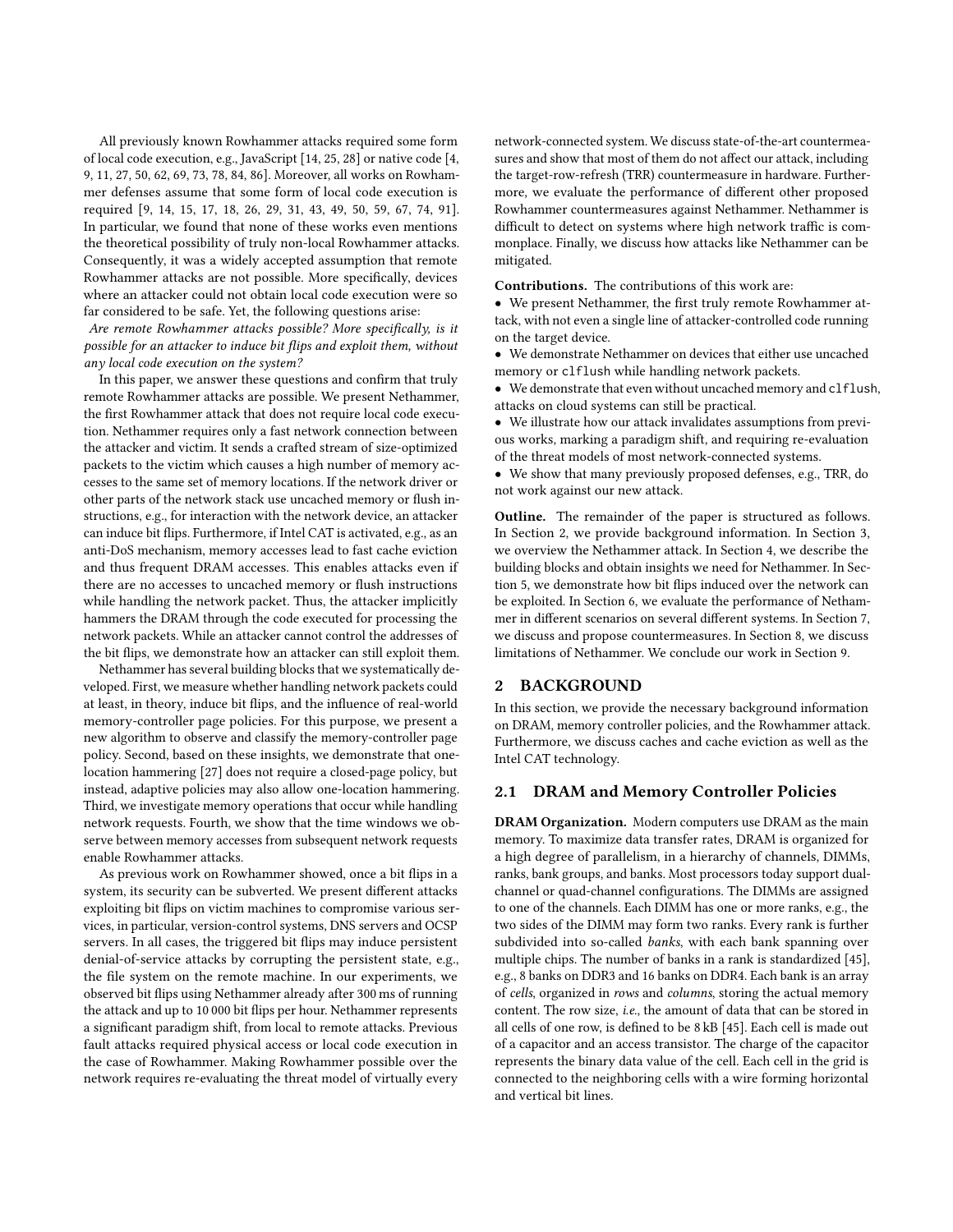When accessing a physical address, the memory controller translates the physical address to channel, DIMM, rank, bank group, bank, row, and column addresses. While AMD publicly documents these addressing functions [\[3\]](#page-12-18), Intel and ARM do not. Pessl et al. [68] reverse-engineered these addressing functions using an automated technique for several Intel and ARM processors.

As DRAM cells lose their charge over time, they must be refreshed periodically. The maximum time interval between refreshes is defined through the row refresh rate, standardized by the JEDEC group for the different DRAM technologies [\[45\]](#page-12-17). Typically, the refresh interval is 64 ms but can vary depending on the device, on-the-fly adjustments due to the current temperature, or other external influences. With a 64 ms refresh interval, the memory controller issues the refresh command every <sup>7</sup>.<sup>8</sup> µs for each bank.

Memory Controller Policies. Each bank has a row buffer, acting as a directly-mapped cache for the rows. To read data, the data is moved from the cells of a row to the row buffer before it is sent to the processor. Similarly, write accesses go to the row buffer instead of directly to the row. By raising the word line of a row, all access transistors in that row are activated to connect all capacitors to their respective bit line. This transfers the charge representing the data from the row to the row buffer. If the requested data from this bank is already stored in the row buffer, the data can be transmitted to the processor immediately, resulting in a fast access time (a row hit). However, if the requested data is not in the row buffer, a so-called row conflict occurs, and the bit lines must be pre-charged before the data can be read from the new target row (row-activate).

Consequently, there are three different cases leading to distinct access times: row hits are the fastest, an access to a row in a precharged bank is a few nanoseconds slower, row conflicts are significantly slower (i.e., several nanoseconds). Hence, the memory controller can optimize the memory performance by deciding when to close a row preemptively and pre-charge the bank. Typically, memory controllers employ one of the three following page policies: (1) Closed-page policy: the page is immediately closed after every read or write request, and the bank is pre-charged and, thus, ready to open a new row (page-empty). If subsequent accesses are likely to be from other rows, a closed-page policy can achieve a better average system performance.

(2) Fixed open-page policy: the page is left open for a fixed amount of time after a read or write request. If temporal locality is given, subsequent accesses are served with a low latency. This policy is also beneficial for power consumption and bank utilization [\[48\]](#page-13-15).

(3) Adaptive open-page policy: the adaptive open-page policy by Intel [\[21\]](#page-12-19) is similar to the fixed open-page policy but dynamically adjusts the page timeout interval. Each row buffer has a timeout counter and a timeout register. A row remains open until the timeout counter reaches the value of the timeout register. As the initial timeout register value might not be the most efficient, an additional mistake counter is introduced to update the timeout register dynamically [\[26\]](#page-12-13). If a row conflict occurs, the memory controller kept the row open for too long and hence, the mistake counter is decremented. Whenever a page-empty access could have been a hit as the requested row is the same as the last accessed one, the mistake counter is incremented. Periodically, the value of the

<span id="page-2-0"></span>

Figure 1: Different hammering strategies: blue rectangles  $(\mathbf{N})$ represent the hammered location, while red rectangles  $\Box$ represent the most likely location for bit flips to occur.

mistake counter is checked to decide if a less or more aggressive close-page policy should be used. If the mistake counter is higher than a certain threshold, the timeout register is incremented to keep the row open for a longer period of time, and conversely, if the mistake counter is lower than a certain threshold, the timeout register is decremented to close the row earlier.

As modern processors have many cores running independently as well as deploy large caches and complex algorithms for spatial and temporal prefetching, the probability that subsequent memory accesses go to the same row decreases. [Awasthi et al.](#page-12-20) [\[8\]](#page-12-20) proposed an access-based page policy that assumes a row receives the same number of accesses as the last time it was activated. [Shen et al.](#page-13-16) [\[79\]](#page-13-16) proposed a policy taking past memory accesses into account to decide whether to close a row preemptively. Intel suggested predicting how long a row should be kept open [\[47,](#page-13-17) [82\]](#page-13-18). Consequently, more complex memory controller policies have been proposed and are implemented in modern processors [\[26,](#page-12-13) [48\]](#page-13-15). Besides these memory controller policies, the memory controller can also reorder and combine memory accesses [\[76\]](#page-13-19).

#### <span id="page-2-1"></span>2.2 Rowhammer

With increasing DRAM cell density, the physical size of DRAM cells and their capacitance decreases. While this has the advantage of higher storage capacity and lower power consumption, cells may be more susceptible to disturbance errors. Disturbance errors are interferences between cells that cause memory corruption by unintentionally flipping the bit-value of a DRAM cell [\[62\]](#page-13-7).

In 2014, [Kim et al.](#page-13-1) [\[50\]](#page-13-1) demonstrated that such bit flips could be reliably triggered in a DRAM row by accessing memory locations in adjacent DRAM rows in a high frequency, a technique known as row hammering [\[35\]](#page-12-21). Typically, subsequent memory accesses would be served from the CPU cache. However, in a Rowhammer attack, the cache is bypassed by either using specific instructions [\[50\]](#page-13-1), cache eviction [\[4,](#page-12-8) [9,](#page-12-9) [25,](#page-12-4) [28\]](#page-12-5) or uncached memory [\[69,](#page-13-8) [84\]](#page-13-6).

To reliably induce bit flips, different techniques have been proposed using different memory access patterns as illustrated in Figure [1.](#page-2-0) While the name single-sided hammering suggests that only one memory location is accessed, [Seaborn and Dullien](#page-13-3) [\[78\]](#page-13-3) accessed 8 randomly chosen memory locations simultaneously. [Seaborn and](#page-13-3) [Dullien](#page-13-3) [\[78\]](#page-13-3) focused on a typical DDR3 setup with 32 DRAM banks. Following the birthday paradox, the probability is quite high that at least 2 out of 8 random memory locations map into the same DRAM bank. By repeatedly accessing these 8 memory locations,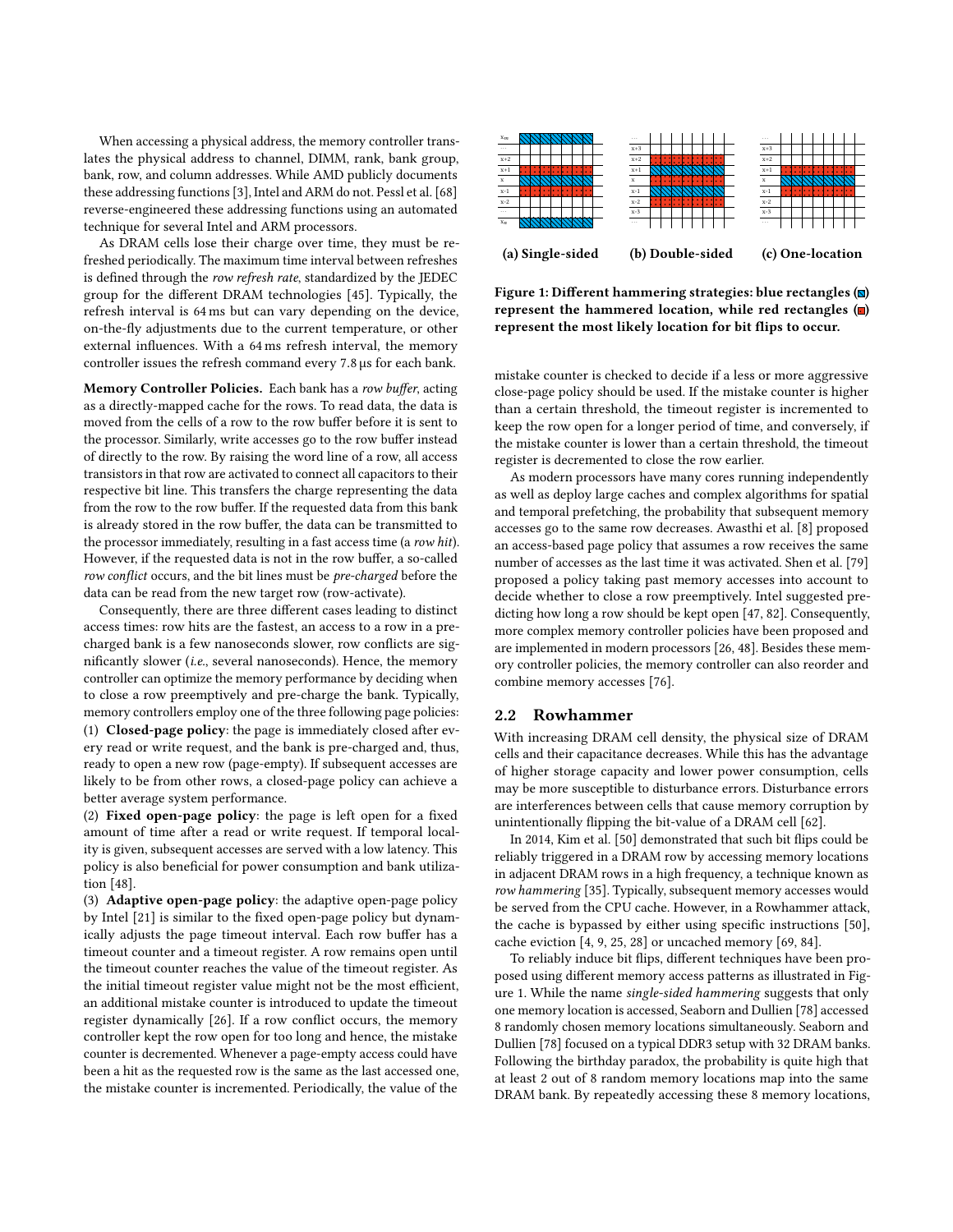the attacker induces row conflicts at a high frequency. With singlesided hammering, bit flips most likely occur in some proximity to one of the 8 hammered rows.

With double-sided hammering, the attacker chooses three rows, where the two outer rows are hammered. Bit flips most likely occur in the row between the two rows. Double-sided hammering requires at least partial knowledge of virtual-to-physical mappings.

Finally, [Gruss et al.](#page-12-2) [\[27\]](#page-12-2) proposed one-location hammering, in which the attacker only accesses one single location at a high frequency. The attacker does not directly induce row conflicts but instead keeps re-opening one row permanently. As modern processors do not use strict open-page policies anymore, the memory controller preemptively closes rows earlier than necessary, causing row conflicts on the subsequent accesses of the attacker. Bit flips most likely occur in proximity to the hammered row.

Using these techniques, the Rowhammer bug has been exploited in different scenarios. [Bhattacharya and Mukhopadhyay](#page-12-6) [\[11\]](#page-12-6) exploited untargeted bit flips at random locations to produce faulty RSA signatures, allowing the recovery of the secret keys. However, as bit flips can be reproduced quite reliably, more deterministic attacks have been mounted. These attacks include privilegeescalation attacks, sandbox escapes and the compromise of cryptographic algorithms. They have been mounted from sandboxed environments [\[78\]](#page-13-3), from native environments [\[27,](#page-12-2) [78\]](#page-13-3), from virtual machines in the cloud [\[73,](#page-13-5) [86\]](#page-13-4), as well as from within a web browser running JavaScript [\[14,](#page-12-3) [28\]](#page-12-5). Furthermore, attacks from native code [\[84\]](#page-13-6) and JavaScript within the browser sandbox [\[25\]](#page-12-4) have been demonstrated on mobile devices. To reliably induce a bit flip on a specific page, memory spraying [\[28,](#page-12-5) [78,](#page-13-3) [86\]](#page-13-4), grooming [\[84\]](#page-13-6), and page deduplication [\[14,](#page-12-3) [73\]](#page-13-5) have been used.

To develop countermeasures, a large body of research focused on detecting [\[17,](#page-12-11) [18,](#page-12-12) [29,](#page-12-14) [31,](#page-12-15) [43,](#page-12-16) [67,](#page-13-11) [91\]](#page-13-13), neutralizing [\[14,](#page-12-3) [15,](#page-12-10) [28,](#page-12-5) [73,](#page-13-5) [84\]](#page-13-6), or eliminating [\[9,](#page-12-9) [15,](#page-12-10) [18,](#page-12-12) [26,](#page-12-13) [49,](#page-13-9) [50\]](#page-13-1) Rowhammer attacks in software or hardware. Furthermore, the LPDDR4 standard [\[46\]](#page-13-20) specifies two features to mitigate Rowhammer attacks: with Target Row Refresh (TRR) the memory controller refreshes adjacent rows of a certain row and with Maximum Activation Count (MAC) the number of times a row can be activated before adjacent rows have to be refreshed is specified. However, in 2018, Gruss et al. [\[27\]](#page-12-2) showed that an attacker can bypass all software-based countermeasures and gain root privileges by mounting a one-location hammering Rowhammer attack from inside an Intel SGX enclave.

#### 2.3 Caches and Cache Eviction

Caching is a fundamental concept that is used to reduce the latency of various operations, in particular computations and accesses to slower storage. Hardware caches keep frequently used data from main memory in smaller but faster memories.

Cache Organization. Modern CPUs have multiple levels of caches, varying in size and latency, where the level-1 (L1) cache is the smallest and fastest, and the L3 or last-level cache is the biggest but slowest cache. Modern caches are organized in cache sets consisting of a fixed number of cache ways. The cache set is determined by either the virtual or physical address. Addresses are called congruent if they map to the same cache set. The cache replacement policy

<span id="page-3-0"></span>

Figure 2: When Intel CAT is disabled in [\(a\)](#page-3-0), the cache is shared among the virtual machines. In [\(b\)](#page-3-0), Intel CAT is configured with 6 ways for VM1, and 1 way for VM2 and VM3.

decides which of the cache ways is replaced (evicted) when new data has to be loaded into the cache.

On most Intel CPUs, the last-level cache is inclusive, i.e., data present in L1 or L2 cache must also be present in the last-level cache. Furthermore, the last-level cache is shared among all cores and divided into so-called cache slices. The hash function that maps physical addresses to slices is not publicly documented but has been reverse-engineered [\[39,](#page-12-22) [57,](#page-13-21) [88\]](#page-13-22).

Cache Eviction. To mount a Rowhammer attack, memory accesses need to be directly served by the main memory. Thus, an attacker needs to make sure that the data is not stored in the cache. An attacker can use the unprivileged clflush instruction [\[87\]](#page-13-23) to invalidate the cache line or use uncached memory if available [\[84\]](#page-13-6). On devices where no uncached memory and no unprivileged cache flush instruction is available, an attacker can instead evict a cache line by accessing congruent memory addresses [\[25,](#page-12-4) [28,](#page-12-5) [52\]](#page-13-24), i.e., addresses that map to the same cache set and same cache slice. Merely accessing a large number of different but congruent addresses in an arbitrary order typically does not lead to a high eviction rate. [Gruss](#page-12-5) [et al.](#page-12-5) [\[28\]](#page-12-5) observed that to evict the victim address, a so-called eviction set of attacker-chosen congruent addresses has to be accessed in a specific pattern. The eviction set does not contain the victim address, which is consequently evicted from the cache.

Intel CAT. In 2016, Intel introduced Cache Allocation Technology (CAT) [\[41\]](#page-12-23) to address quality of service in multi-core server platforms [\[32,](#page-12-7) [40\]](#page-12-24). Intel CAT allows system software to partition the last-level cache to optimize workloads in shared environments as well as to isolate applications or virtual machines in the cloud. When a virtual machine in the cloud thrashes the cache and therefore decreases the performance of other co-located machines, the hypervisor can restrict this virtual machine to a subset of the cache to retain the performance of other tenants. More specifically, Intel CAT allows restricting the number of cache ways available to processes, virtual machines, and containers, as illustrated in Figure [2.](#page-3-0) However, [Aga et al.](#page-12-8) [\[4\]](#page-12-8) showed that Intel CAT allows improving eviction-based Rowhammer attacks as it reduces the number of accesses required for cache eviction and consequently reduces the time required to evict an address from the cache.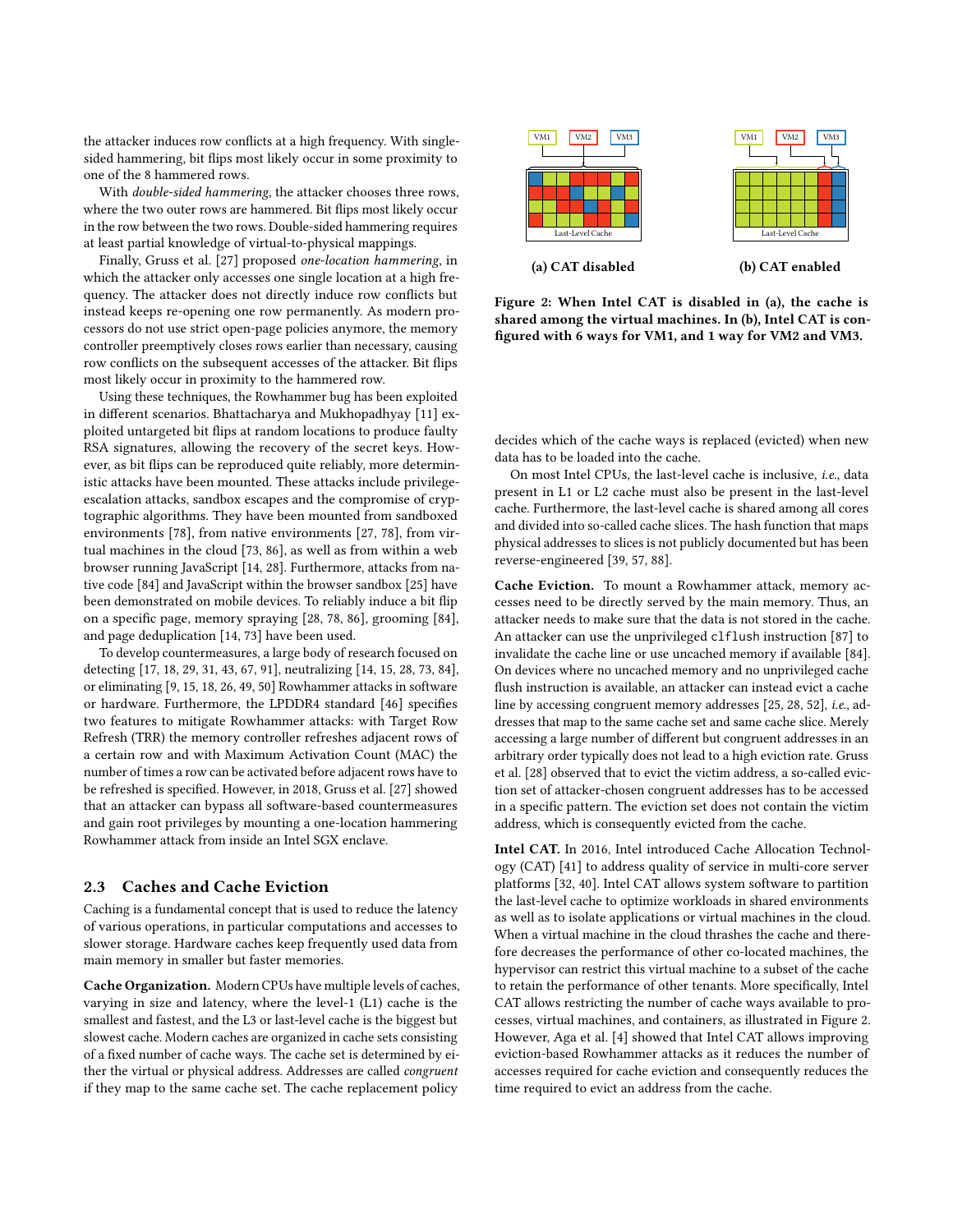# <span id="page-4-0"></span>3 NETHAMMER ATTACK

All previously published Rowhammer attacks rely on some form of code execution on the targeted device, be it the execution of a native binary [\[4,](#page-12-8) [27,](#page-12-2) [73,](#page-13-5) [78\]](#page-13-3), an application [\[84\]](#page-13-6) or using a scripted language in the web browser, like JavaScript [\[14,](#page-12-3) [25,](#page-12-4) [28\]](#page-12-5). In this section, we present Nethammer, the first Rowhammer attack that does not rely on any attacker-controlled code on the victim machine.

## <span id="page-4-3"></span>3.1 Attack Overview

Nethammer sends a crafted stream of network packets to the target device to mount a one-location or single-sided Rowhammer attack by exploiting quality-of-service technologies deployed on the device. For each packet received on the target device, a set of addresses is accessed, either in the kernel driver or a user-space application processing the contents. By repeatedly sending packets, this set of addresses is hammered and, thus, bit flips may be induced. As frequently-used addresses are served from the cache for performance, the cache must be bypassed such that the access goes directly into the DRAM to cause the row conflicts required for hammering. This can be achieved in different ways if the code that is executed (in kernel space or user space) when receiving a packet, (1) flushes (and later on reloads) an address;

- (2) uses uncached memory;
- (3) evicts (and later on reloads) an address.

All three scenarios are plausible. Uncached memory is often used on ARM-based devices for interaction with the hardware, e.g., access buffers used by the network controller. Intel x86 processors have the clflush instruction for the same purpose. We verified that an attack is practical in both scenarios, as we describe in Section [6.2.](#page-8-1)

As caches are large, and cache replacement policies try to keep frequently-used data in the cache, it is not trivial to mount an eviction-based attack without executing attacker-controlled code on the device. However, to address quality of service in multi-core server platforms, Intel introduced CAT (cf. Section [2.3\)](#page-3-0), allowing to control the amount of cache available to applications or virtual machines dynamically as illustrated in Figure [2.](#page-3-0) If a virtual machine is thrashing the cache, the hypervisor limits the number of cache ways available to this virtual machine to meet performance guarantees given to other tenants on the same physical machine. Thus, if an attacker excessively uses the cache, its virtual machine is restricted to a low number of ways, possibly only one, leading to a fast self-eviction of addresses.

# <span id="page-4-2"></span>3.2 Attack Setup

In our attack setup, the attacker has a fast network connection to the victim machine, e.g., a gigabit connection. We assume that the victim machine has DDR2, DDR3, or DDR4 memory that is susceptible to one-location (or single-sided) hammering.

Personal Computers. For our attack on personal computers, tablets, smartphones, or devices with similar hardware configuration, we make no further assumptions.

Cloud Systems. For our attack on cloud systems, we assume that the victim is running a virtual machine on a cloud server providing an interface or API accessible over the network. Furthermore, to prevent denial-of-service situations due to cache thrashing, we assume that the hypervisor on the cloud server uses Intel CAT to constrain the virtual machine of the victim to a subset of the cache.

Note that there are overlaps between the two attack setups. A personal computer can be susceptible to the attack we describe for the cloud scenario. Even more likely a cloud system can be susceptible to the attack we describe for personal computers.

#### 3.3 Inducing Bit Flips over Network

To induce bit flips remotely, one requirement is to send as many packets as possible over the network in a short time frame. As defined in Section [3.2,](#page-4-2) we assume that either uncached memory or clflush is used when receiving a network packet or alternatively, that Intel CAT is active on the victim machine. Thus, every single packet processed by the network stack actively evicts and reloads data from the cache. By sending many packets, the corresponding addresses are hammered efficiently.

As an example, UDP packets without content can be used, allowing an overall packet size of 64 B, which is the minimum packet size for an Ethernet packet. This allows to send up to 1 024 000 packets per second over a 500 Mbit/s connection.

# <span id="page-4-1"></span>4 FROM REGULAR MEMORY ACCESSES TO ROWHAMMER

Naturally, several challenges need to be solved to induce Rowhammer bit flips over the network. Fundamentally, we need to investigate memory-controller page policies to determine whether regular memory accesses that occur while handling network packets could at least, in theory, induce bit flips. Note that these investigations are oblivious to the specific technique to access the DRAM row (i.e., eviction, flushing, uncached memory). Hence, in this section, we do not discuss clflush, uncached memory, or eviction strategies with [\[4\]](#page-12-8) or without Intel CAT [\[28,](#page-12-5) [52\]](#page-13-24). We defer comparisons of Nethammer with these techniques to Section [6.](#page-8-0) In this section, we focus on the underlying behavior of the memory controller and what this means for possible attacks.

[Gruss et al.](#page-12-2) [\[27\]](#page-12-2) found that the memory-controller page policy has a significant influence on the way the Rowhammer bug can be triggered. In particular, they found that one-location hammering works and deduced from this that the memory-controller page policy must be similar to a closed-page policy. Most previous work on Rowhammer assumed an open-row policy [\[4,](#page-12-8) [9,](#page-12-9) [11,](#page-12-6) [50,](#page-13-1) [62,](#page-13-7) [69,](#page-13-8) [73,](#page-13-5) [78,](#page-13-3) [84,](#page-13-6) [86\]](#page-13-4). In Section [4.1,](#page-5-0) we propose a method to determine the memory-controller page policy on real-world systems automatically. We show that one-location hammering does not necessarily need a closed-page policy, but instead, adaptive policies may allow onelocation hammering.

Based on these insights, we demonstrate the first one-location Rowhammer attack on an ARM device in Section [4.2,](#page-6-1) and draw the connection to the attack presented by [Aga et al.](#page-12-8) [\[4\]](#page-12-8). Finally, we investigate whether Rowhammer via network packets is theoretically possible. Network packets do not arrive with the same speed as the memory accesses in an optimized tight loop.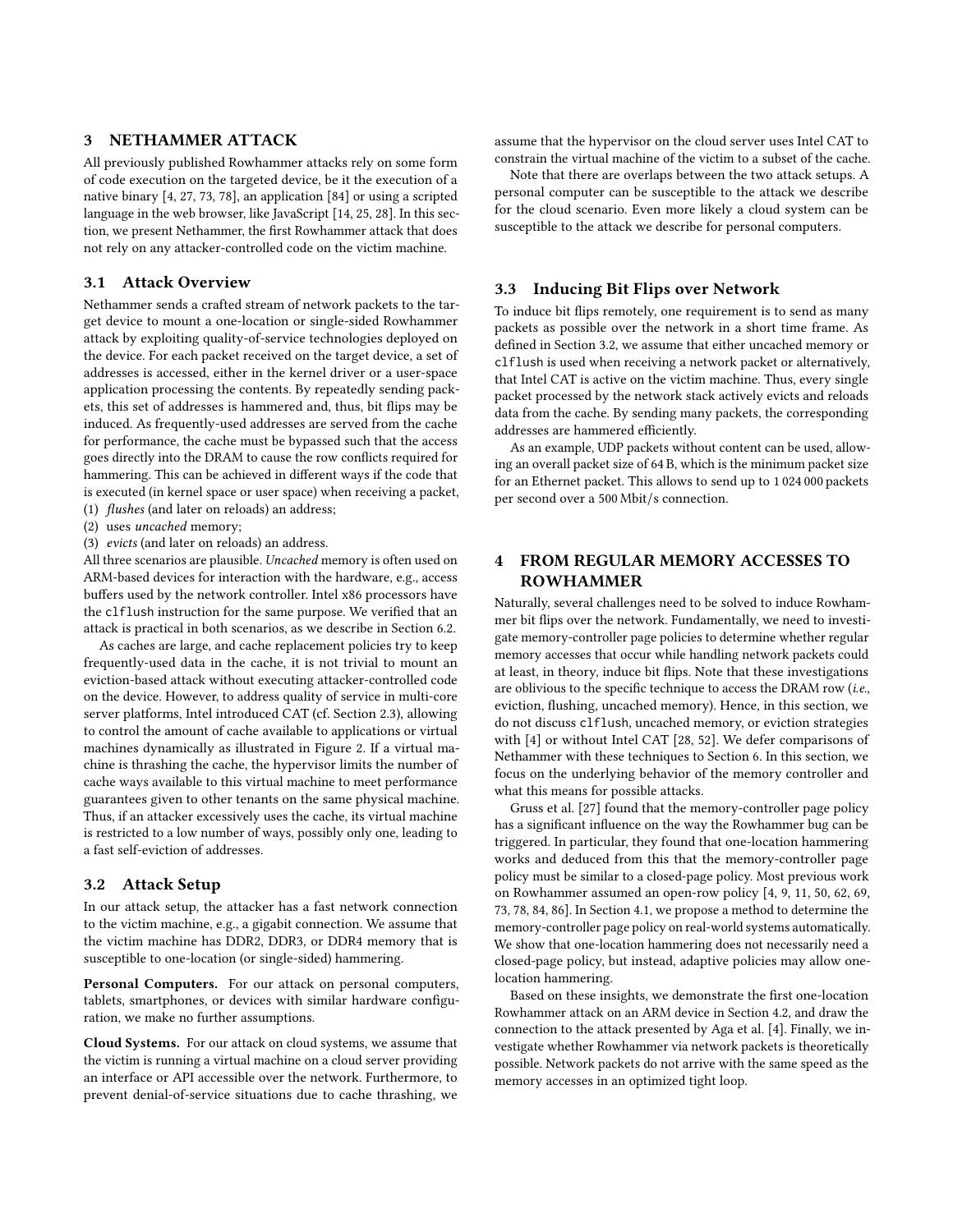# <span id="page-5-0"></span>4.1 Automated Classification of Memory-Controller Page Policies

[Gruss et al.](#page-12-2) [\[27\]](#page-12-2) stated that a requirement for one-location hammering is a policy similar to a closed-page policy. To get a more in-depth understanding of the memory-controller page policy used on a specific system, we present an automated method to detect the used policy. This is a significant step forward for Rowhammer attacks, as it allows to deduce whether specific attack variants may or may not work without an empiric evaluation. [Pessl et al.](#page-13-14) [\[68\]](#page-13-14) reverse-engineered the undocumented mapping functions of physical memory addresses to DRAM channels, ranks and banks. These mapping functions allow selecting addresses located in the same bank but in a different row. If we access these addresses consecutively, we will cause a row conflict in the corresponding bank. This row conflict induces latency for the second access because the currently active row must be closed (written back), the bank must be pre-charged, and only then the new row can be fetched with an activate command. This side-channel information can not only be used to build a covert communication channel [\[68\]](#page-13-14), but as we show, it can also be used to detect the page policy used by the memory controller.

Automated Classification of the Page-policy. We assume knowledge of processor and DRAM timings. For the DRAM this means in particular, the tRCD latency (the time to select a column address), and the tRP latency (the time between pre-charge and row activation). These three timings influence the observed latency as follows: (1) we consider the case page open / row hit as the base line;

(2) in the case page empty / bank pre-charged, we observe an additional latency of tRP over a row hit;

(3) in the case **page miss / row conflict**, we observe an additional latency of (tRP + tRCD) over a row hit.

To compute the actual number of cycles we can expect, we have to divide the DRAM latency value by the DRAM clock rate. In case of DDR4, we have to additionally divide the latency value by factor two, as DDR4 is double-clocked. This yields the latency in nanoseconds. By dividing the nanoseconds by the processor clock speed, we obtain the latency in CPU cycles. Still, as we cannot obtain absolutely clean measurements due to out-of-order execution, prefetching, and other mechanisms that aim to hide the DRAM latency, the actually observed latency will deviate slightly.

As in our test we cannot simply measure the three different cases, we define an experiment that allows to distinguish the different policies. In the experiment we use for our automated classification, we select two addresses A and B that map to the same bank but different rows. Using the clflush instruction, we make sure that A and B are not cached, in order to load those addresses directly from main memory. We base our method on two observations for open-page policies:

**Single** By loading address A an increasing number of times ( $n =$ <sup>1</sup>..10 000) before measuring the time it takes to load the same address on a subsequent access, we can measure the access time of an address in DRAM if the corresponding row is already active. For an open-page policy the access time should be the same for any  $n$ . Conflict By accessing address A and subsequently measuring the access time to address B, we can measure the access time of an address in DRAM in the occurrence of a row conflict.

<span id="page-5-1"></span>

Figure 3: Measured access times over a period of time for a single address (blue) and an address causing a row conflict (red) for different page policies on the Intel Xeon D-1541: open policy (left), closed policy (middle), adaptive policy (right).

<span id="page-5-2"></span>

Figure 4: Open-page policy and adaptive page policy can be distinguished by testing increasing numbers of accesses to the same row. The open-page policy (Intel Core i7-4790) always has the same timing for subsequent accesses, since the row always remains open. The adaptive page policy (Intel Xeon E5-1630v4) only leaves the row open for a longer time after a larger number of accesses.

Our classification now works by running the following checks: (1) If there is no timing difference between the two cases described above (Single with a large n and Conflict), the system uses a closedpage policy. The closed-page policy immediately closes the row after every read or write request. Thus, there is no timing difference between these two cases. The timing observed corresponds to the row-pre-charged state.

(2) Otherwise, if the timing for the Single case is the same, regardless of the value of  $n$ , but differs from the timing for **Conflict**, the system uses an open-page policy. The timing difference corresponds to the row hits and row conflicts. Following the definition of the open-page policy, the timing for row hits is always the same. (3) Otherwise, the timing for the Single case will have a jump at some n after which the page policy is adapted to cope better with our workload. Consequently, the timing differences we observe correspond to row hit and row-pre-charged states.

Figure [3](#page-5-1) shows the memory access time measured on an Intel Xeon D-1541 with different page policies. The plot shows that closed-page policy can be distinguished from the other two using our method. We also verified our results by reading out the CLOSE\_PG bit in the mcmtr configuration register of the integrated memory controller [\[42\]](#page-12-25).

We validated that we can distinguish open-page policy and adaptive page policy by running our experiments on two systems with the corresponding page policies. Figure [4](#page-5-2) shows the results of these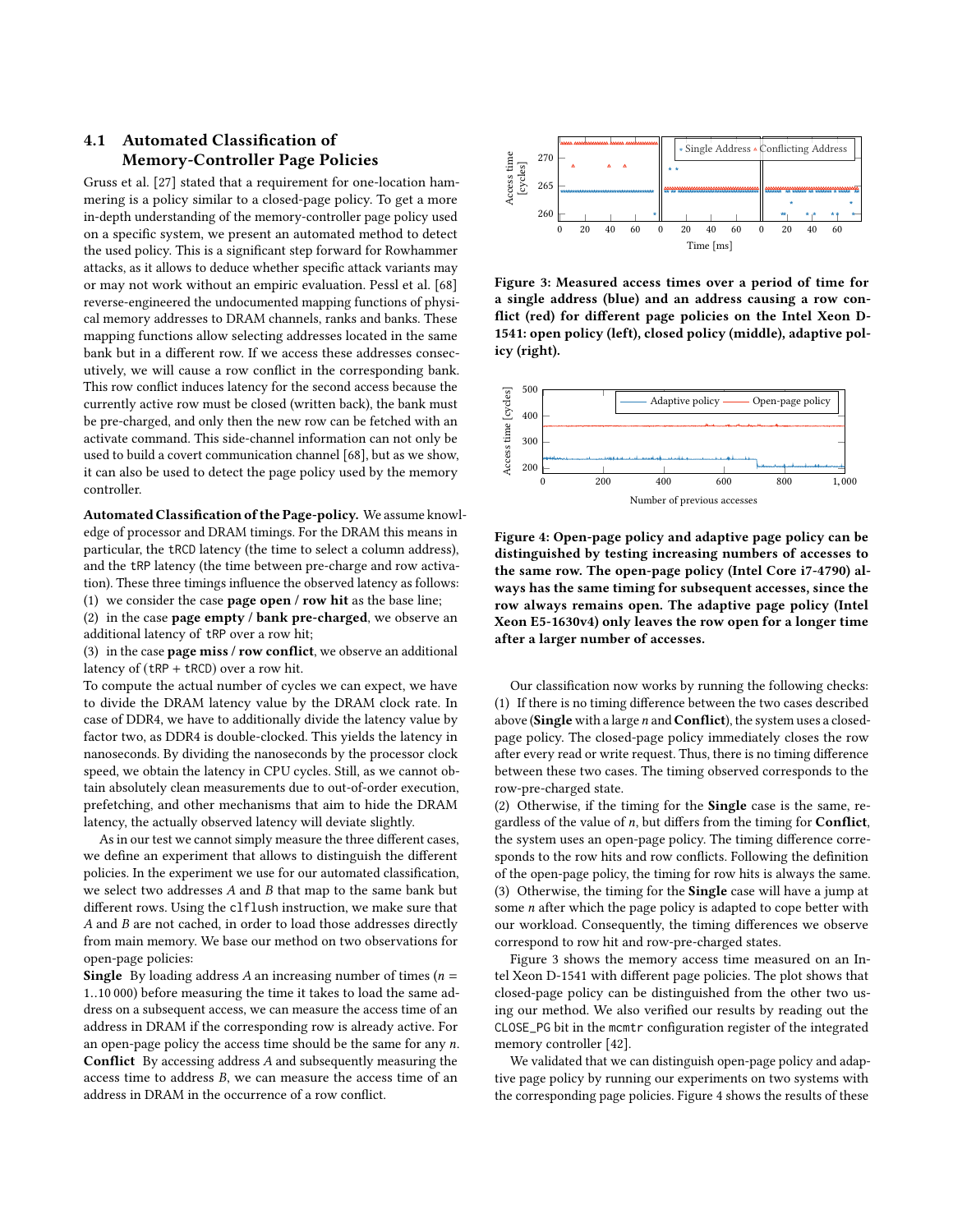experiments. The difference between open-page policy and adaptive policy is clearly visible.

Our experiments show that adaptive page policies often behave like closed-page policies. This indicates the possibility of one-locating hammering on systems using an adaptive page policy.

## <span id="page-6-1"></span>4.2 One-location Hammering on ARM

To make Nethammer a more generic attack, it is essential to demonstrate it not only on Intel CPUs but also on ARM CPUs. This is particularly interesting as ARM CPUs dominate the mobile market, and ARM-based devices are predominant also in IoT applications. [Gruss et al.](#page-12-2) [\[27\]](#page-12-2) only demonstrated one-location hammering on Intel CPUs. However, as one-location hammering is the most plausible hammering variant for Nethammer, we need to investigate whether it is possible to trigger one-location hammering bit flips on ARM.

In our experiments, we used a LG Nexus 4 E960 mobile phone equipped with a Qualcomm Snapdragon 600 (APQ8064) [\[71\]](#page-13-25) SoC and 2GB of LPDDR2 RAM, susceptible to bit flips using doublesided hammering. The page policy used by the memory controller is selected via the DDR\_CMD\_EXEC\_OPT\_0 register: if the bit is set to 1, which is the recommended value [\[72\]](#page-13-26), a closed-page policy is used. If the bit is set to 0, an open-page policy is used. Hence, we can expect the memory controller to preemptively close rows, enabling one-location hammering.

So far, bit flips on ARM-based devices have only been demonstrated in the combination of double-sided hammering, and uncached memory [\[84\]](#page-13-6) or access via the GPU [\[25\]](#page-12-4). Even in the presence of a flush instruction [\[7\]](#page-12-26) or optimal cache eviction strategies [\[52\]](#page-13-24), the access frequency to the two neighboring rows is too low to induce bit flips. Furthermore, devices with the ARMv8 instruction set that allows exposing a flush instruction to unprivileged programs are usually equipped with LPDDR4 memory.

In our experiment, we allocated uncached memory using the Android ION memory allocator [\[90\]](#page-13-27). We hammered a single random address within the uncached memory region at a high frequency and then checked the memory for occurred bit flips. We were able to observe 4 bit flips while hammering for 10 hours. Thus, we can conclude that there are ARM-based devices that are vulnerable to one-location hammering.

## 4.3 Minimal Access Frequency for Rowhammer Attacks

A show stopper for Nethammer is if the frequency of memory accesses caused by processing network packets is not high enough to induce bit flips on one of our test systems successfully. As the system performs many memory accesses when handling a network packet, the attacker, in fact, cannot tell whether only one location in a bank is hammered (i.e., one-location hammering) or multiple locations (i.e., single-sided hammering). In particular, following the pigeon-hole principle, in our test setups with 32 bank (single DIMM) or 64 bank (dual DIMM) setups, we know that, if we access at least  $n + 1$  different addresses, *i.e.*, 33 or 65 respectively, at least two addresses must be served from the same bank. Hence, we can assume that there is a good probability that the attacker

actually does single-sided hammering. Moreover, some addresses are accessed multiple times.

Previous work has investigated the minimal number of accesses that are necessary within a 64 ms refresh interval to still obtain bit flips. [Kim et al.](#page-13-1) [\[50\]](#page-13-1) reported bit flips starting at 139 000 row activations per refresh interval, which can be, depending on the page policy, identical to the number of memory accesses. [Gruss](#page-12-5) [et al.](#page-12-5) [\[28\]](#page-12-5) reported bit flips starting at 43 000 and [Aweke et al.](#page-12-9) [\[9\]](#page-12-9) at 110 000 memory accesses per refresh interval.

In our experiments, we send 500 Mbit/s (and more) over the network interface. With a minimum size of 64 B for Ethernet packets, we can send 1 024 000 packets per second over a 500 Mbit/s connection. As described in Section [6.2,](#page-8-1) we found functions which are called multiple times, e.g., 6 times in the case of once function. Hence, on a 500 Mbit/s connection, the attack can induce 6 144 000 accesses per second. Divided by the default refresh interval of 64 ms, we are at 393 216 accesses per refresh interval. This is clearly above the previously reported required number of memory accesses [\[9,](#page-12-9) [28,](#page-12-5) [50\]](#page-13-1). Hence, we conclude that in theory, if the system is susceptible to Rowhammer attacks, network packets can induce bit flips. In the following section, we will describe how an attacker can exploit such bit flips.

# <span id="page-6-0"></span>5 EXPLOITING BIT FLIPS OVER A NETWORK

In this section, we discuss Nethammer attack scenarios to exploit bit flips over the network in detail. We discuss the possible locations of bit flips in Section [5.1.](#page-6-2) We describe different Nethammer attacks in Section [5.2.](#page-6-3)

## <span id="page-6-2"></span>5.1 Bit Flip Location and Effect

As the Nethammer attack does not control where in physical memory a bit flip is induced and, thus, what is stored at that location, the bit flip can lead to different consequences. On a high level, we can divide bit flips into two groups, based on the location of the flip. We distinguish between bit flips in user memory, i.e., memory pages that are mapped as user\_accessible in at least one process, and bit flips in kernel memory, i.e., memory pages that are never mapped as user\_accessible. We can also distinguish the bit flips based on their high-level effect, again forming two groups. The first group consists of bit flips that lead to a denial-of-service situation. The second group consists of bit flips that do not lead to a denialof-service situation. If a denial-of-service situation is temporary, a system reboot may be necessary. A denial-of-service situation can be persistent if the bit flip is written back to a permanent storage location. Then it may be necessary to reinstall the system software or parts of it from scratch, clearly taking more time than just a reboot. Denial-of-service attacks have a direct financial impact on companies due to unplanned downtimes and maintenance times. Moreover, studies show that their announcement can also have a negative impact on the stock prices [\[1\]](#page-12-27). Consequently, Nethammer poses a severe threat to servers vulnerable to the attack.

## <span id="page-6-3"></span>5.2 Bit Flip Targets

Nethammer may induce a bit flip in kernel memory. Depending on the modified location, parts of the operating system can behave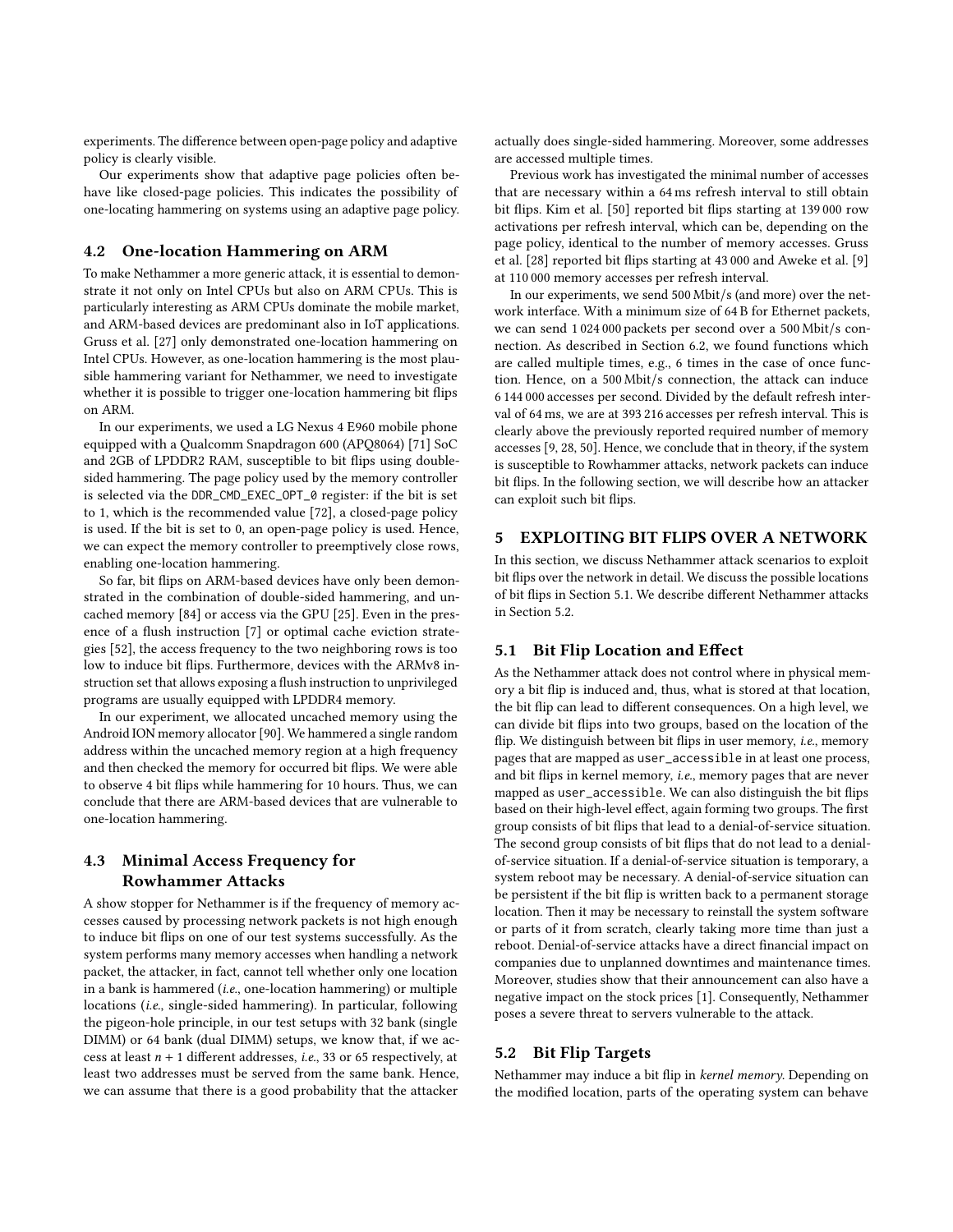unexpectedly, or the entire system may even halt. Bit flips in user memory may have similar consequences.

5.2.1 File System Data Structures. File system data structures, e.g., inodes, are not directly part of the kernel code or data but are also in the kernel memory. An inode is a data structure defining a file or a directory of a file system. Each inode contains metadata such as the size of the file, owner and permission data as well as the disk block location of its data. If a bit flips in the inode structure, it corrupts the file system and, thus, causes persistent loss of data. This may again crash the entire system.

5.2.2 SGX Enclave Page Cache. If the victim machine supports Intel SGX [\[19\]](#page-12-28), an x86 instruction-set extension that allows the execution of programs in so-called secure enclaves to run with integrity and confidentiality guarantees in untrusted environments, a bit flip easily causes a denial of service. Enclave memory is stored in a physically contiguous block of memory that is encrypted using a Memory Encryption Engine [\[30\]](#page-12-29). [Jang et al.](#page-12-30) [\[44\]](#page-12-30) and [Gruss](#page-12-2) [et al.](#page-12-2) [\[27\]](#page-12-2) demonstrated that if a bit flip in enclave memory is induced, the Memory Encryption Engine locks the memory controller, preventing any future memory operations and thus, halting the entire system. While such a bit flip is not persistent itself, the unsafe halting of the entire system can leave permanent damage leading to a persistent denial-of-service.

5.2.3 Application Memory in General. If a bit flip occurs in memory of a user-space application, e.g., code or data, a possible outcome is the crash of the program. Such a flip may render the affected service unavailable.

Another outcome of a bit flip in the data of a user-space application, e.g., in the database of a service, is that the service delivers modified, possibly invalid, content. Depending on the service, its users cannot distinguish if the data is correct or has been altered.

Altering DNS Entries to redirect to Malicious Services. To resolve domain names to the corresponding IP address, a DNS request [\[60\]](#page-13-28) is sent to a DNS server. DNS servers are organized in a tree-like structure, building a distributed system to store DNS records. A record consists of a type, a name, a class code, a timeto-live for caching, and the value. For instance, the A record holds a 32-bit IPv4 address for a specific domain. However, DNS allows defining aliases to map one domain name to another. This is used to define message transfer agents for a domain or to redirect domains.

In this attack, the attacker leverages Nethammer to induce a bit flip in a character of a DNS entry to make it point to a different domain. For instance, domain.com changes to dnmain.com if the least-significant bit of the "o" character is flipped from '1' to '0'. Such an attack is also referred to as bitsquatting [\[20\]](#page-12-31). Such bit flips in domains have been successfully exploited before using Rowhammer attacks [\[73\]](#page-13-5). DNS zone transfers (AXFR queries) allow replicating DNS databases across different servers. Using zone transfers, an attacker can retrieve entries of an entire zone at once. The attacker queries the DNS server for its entries, mounts the attack and then verifies whether a bit flip at an exploitable position has occurred by monitoring changes in the queried entries. If so, the attacker can register the changed domain and host a malicious service on the domain, e.g., a fake website to steal login credentials or a mail server intercepting email traffic. Users querying the DNS server for said entry connect to the server controlled by the attacker and are thus exposed to data theft. A flip might also change an MX entry, pointing it to a different domain. The attacker can then again register the domain and intercept connections that were intended to go to the original mail server.

Rebuilding Trust in Revoked Certificates. An attacker can also target OCSP servers. The Online Certificate Status Protocol (OCSP) is a protocol to retrieve the revocation status of a certificate [\[77\]](#page-13-29). In contrast to a certificate revocation list, where all revoked certificates are enumerated, the OCSP protocol enables to query the status of a single certificate. This protocol shifts the workload from the user to the OCSP server, so that users, or more specifically browsers, do not have to store huge revocation lists. Instead, the OCSP server manages a list of revoked certificate fingerprints.

Digital certificates are used to generate digital signatures that present the authenticity of digital documents or messages. They are typically obtained from a trusted party, e.g., a certificate authority. The certificate allows verifying that a specific signature was indeed issued by the signer. However, if the corresponding private key of a certificate is exposed to the public, everyone can sign data in the name of the signer. Hence, a user can revoke a certificate to avoid any abuse. [Liu et al.](#page-13-30) [\[53\]](#page-13-30) evaluated 74 full IPv4 HTTPS scans and found that 8% of 38 514 130 unique SSL certificates served have been revoked.

To process a certificate validity request, the server queries its database for the requested certificate identifier. The result can either be that the certificate is revoked, not revoked (i.e., valid), or that the state is unknown (i.e., it is not in the database). If a client tries to establish a secure connection to a server or check the validity of a signed document, it queries the OCSP server provided by the certificate. If the certificate has been revoked, the client aborts the connection or marks the signature as invalid.

In this attack, the attacker flips a bit in the memory of an OCSP server of a certificate authority where private keys of certificates have become public, and the certificates have thus been revoked. The attacker can either flip the status or the identifier of the certificate. As the status of the certificate is stored as an ASCII character in the OpenSSL OCSP responder [\[65\]](#page-13-31), one bit flip is sufficient to flip the "R" (revoked) to "V" (valid). Assuming the memory is filled with revocation list entries, which are on average 100 B for this specific responder, an attacker has a chance of <sup>0</sup>.125 % per bit flip to make a random certificate valid again. Thus, an attacker can again reuse that certificate (with the known private key) to sign documents or data and, thus, impersonate the original signer.

A weaker, but more likely attack scenario, is to flip a bit in the certificate identifier. Such a bit flip leads to the OCSP server not finding the certificate in its database anymore, thus, returning "unknown" as the state. Most browsers fall back to their own certificate revocation list in such a case [\[2,](#page-12-32) [56,](#page-13-32) [66\]](#page-13-33). However, only high-value revocations are kept in the browser's list, making it very unlikely that the certificate is in the certificate revocation list of the browser [\[2\]](#page-12-32). Hence, an attacker can again reuse that certificate.

Other attacks. The attack scenarios described above are by far not exhaustive. With bit flips in applications, attackers have numerous possibilities to modify random data, yielding different, disastrous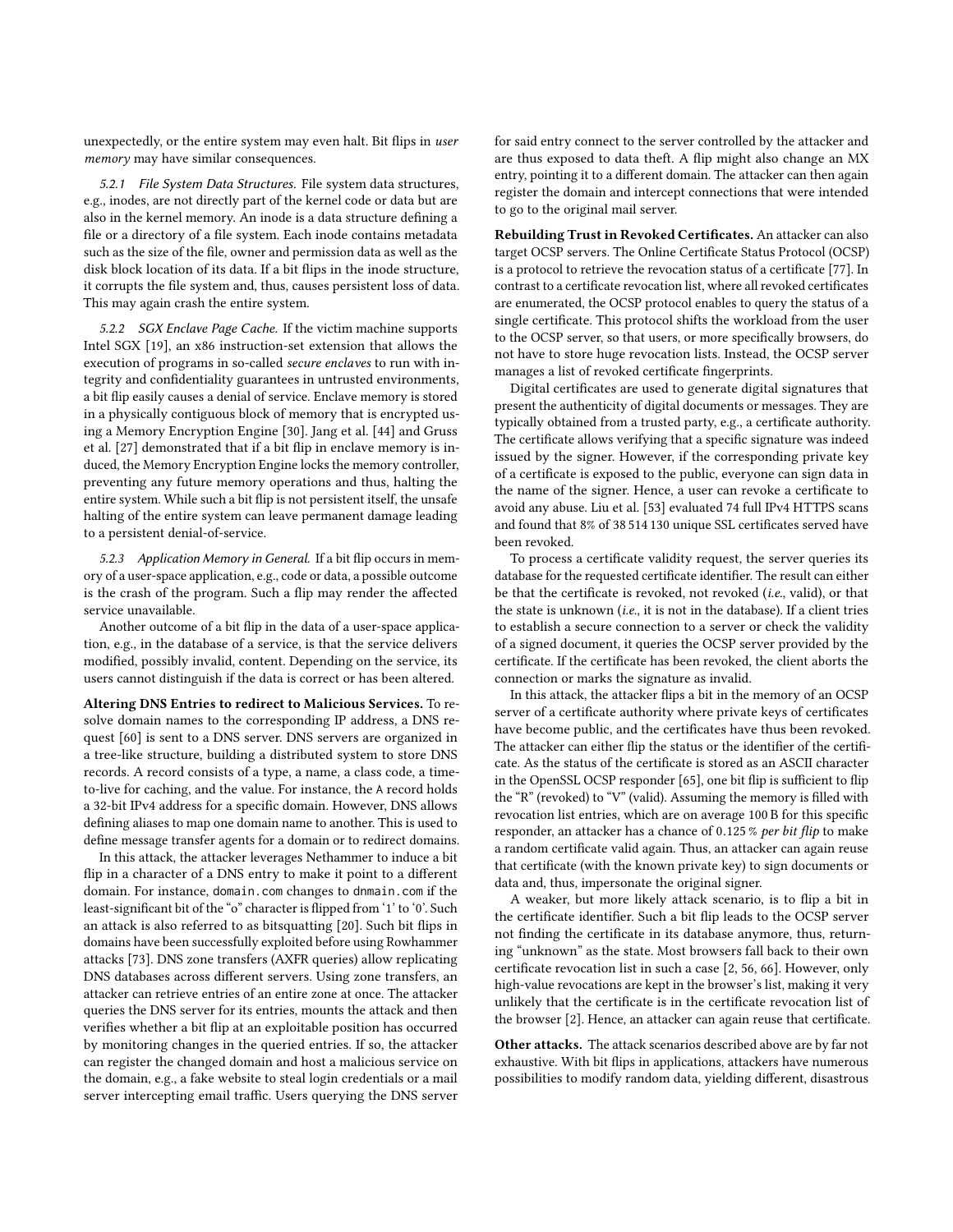consequences. However, the outlined attacks highlight the severity of remotely induced bit flips by Nethammer.

5.2.4 Cryptographic Material. Cryptographic material as part of the application memory is particularly interesting for attacks. In the past, it has been demonstrated that fault attacks on RSA public keys result in broken keys which are susceptible to key factorization [\[10,](#page-12-33) [16\]](#page-12-34). Therefore, also public key material has to be protected against faults. [Muir](#page-13-34) [\[61\]](#page-13-34) remarked that a bit flip in an RSA public key allows an attacker with a non-negligible probability to compute a private key corresponding to the modified key in a reasonable amount of time. Thus, an attacker can flip a bit of a public RSA key in memory using Nethammer, giving the attacker the same privileges and permissions as the owner of the original key. These permissions are only temporary, e.g., until the key is reloaded from the hard drive.

Distribution of Malicious Software on Version-Control Hosting Services. An attacker can compromise a hosting service to distribute malicious software. The number of organizations using hosting services for revision control to manage changes to their source code, documents or other information is increasing steadily. These services can either be subscription based, e.g., GitHub [\[36\]](#page-12-35), or self-hosted, e.g., GitLab [\[37\]](#page-12-36), and, thus, are deployed on many web servers to distribute their software.

To commit changes to a version-controlled repository, users authenticate with the service using public-key cryptography. Typically, users generate an SSH key pair [\[89\]](#page-13-35), e.g., using RSA [\[75\]](#page-13-36), upload the public key to the service, and store the private key securely on their local system. As the position of the bit flip cannot be controlled using Nethammer, an attacker can improve the probability to induce a bit flip in the modulus of a public key by loading as many keys as possible into the main memory of the server. Some APIs, e.g., the GitLab API [\[38\]](#page-12-37), allow enumerating the users registered for the service as well as their public keys. By enumerating and, therefore, accessing all public keys of the service, the attacker loads the public keys into the DRAM.

In the first step of the attack, the attacker enumerates all keys of all users and stores them locally. In the second step, the attacker mounts Nethammer to induce bit flips on the targeted system. The more keys the attacker loaded into memory, the more likely it is that the bit flip corrupts the modulus of a public key of a user. For instance, with 80 % of the memory filled with 4096-bit keys, the chance to hit a bit of a modulus is <sup>79</sup>.7 %. As the attacker does not know which key was affected by the bit flip, the attacker enumerates all keys again and compares them with the locally stored keys. If a modified key has been found, the attacker computes a new corresponding private key [\[61,](#page-13-34) [73\]](#page-13-5). The attacker uses this new key to authenticate with the service, impersonating the user. Consequently, the attacker can make changes to the software repository as that user and, thus, introduce bugs that can later be exploited if the software is distributed. The original public key will be restored after a while when the key is evicted from the page cache and has to be reloaded from the hard drive. As the correct key is restored, the attack leaves no traces. Furthermore, it also breaks the nonrepudiation guarantee provided by the public-key authentication, making the victim whose public key was attacked the prime suspect in possible investigations.

## <span id="page-8-0"></span>6 EVALUATION

In this section, we evaluate Nethammer and its performance. We show that the number of bit flips induced by Nethammer depends on how the cache is bypassed and the memory-controller's page policy. We evaluate which kernel functions are executed when handling a UDP network packet. We describe the bit flips we obtained when running Nethammer in different attack scenarios. Finally, we show that TRR does not protect against Nethammer or Rowhammer in general.

#### 6.1 Environment

In our evaluation, we used the test systems listed in Table [1.](#page-9-0) We used the first system for our experiments with a non-default network driver implementation that uses clflush in the process of handling a network packet, and the second and third system for our experiments with Intel CAT. To mount Nethammer, we used a Gigabit switch to connect two other machines with the victim machine. The two other machines were used to flood the victim machine with network packets triggering the Rowhammer bug. We used the fourth system for our experiments on an ARM-based device that uses uncached memory in the process of handling a network packet.

# <span id="page-8-1"></span>6.2 Evaluation of the Different Cache Bypasses for Nethammer

In Section [4,](#page-4-1) we investigated the requirements to trigger the Rowhammer bug over the network. In this section, we evaluate Nethammer for the three cache-bypass techniques (see Section [3.1\)](#page-4-3): a kernel driver that flushes (and reloads) an address whenever a packet is received, Intel Xeon CPUs with Intel CAT for fast cache eviction, and uncached memory on an ARM-based mobile device.

Driver with **clflush**. To verify that Nethammer can induce bit flips, we used a non-default network driver implementation that uses clflush in the process of handling a network packet on an Intel i7-6700K CPU. We sent UDP packets with up to 500 Mbit/s and scanned memory regions where we expected bit flips. We observed a bit flip every 350 ms showing that hammering over the network is feasible if at least two memory accesses are served from main memory, due to flushing an address while handling a network packet. Thus, in this scenario, up to 10 000 bit flips per hour can be induced.

Eviction with Intel CAT. The operating system will handle every network packet received by the network card. The operating system parses the packets depending on their type, validates their checksum and copies and delivers every packet to each registered socket queue. Thus, for each received packet quite some code is executed before the packet finally arrives at the application destined to handle its content.

We tested Nethammer on Intel Xeon CPUs with Intel CAT. The number of cache ways has been limited to a single one for code handling the processing of UDP packets, resulting in fast cache eviction. If a function is called multiple times for one packet, the same addresses are accessed and loaded from DRAM with a high probability, thus, hammering this location. To estimate how many different functions are called and how often they are called, we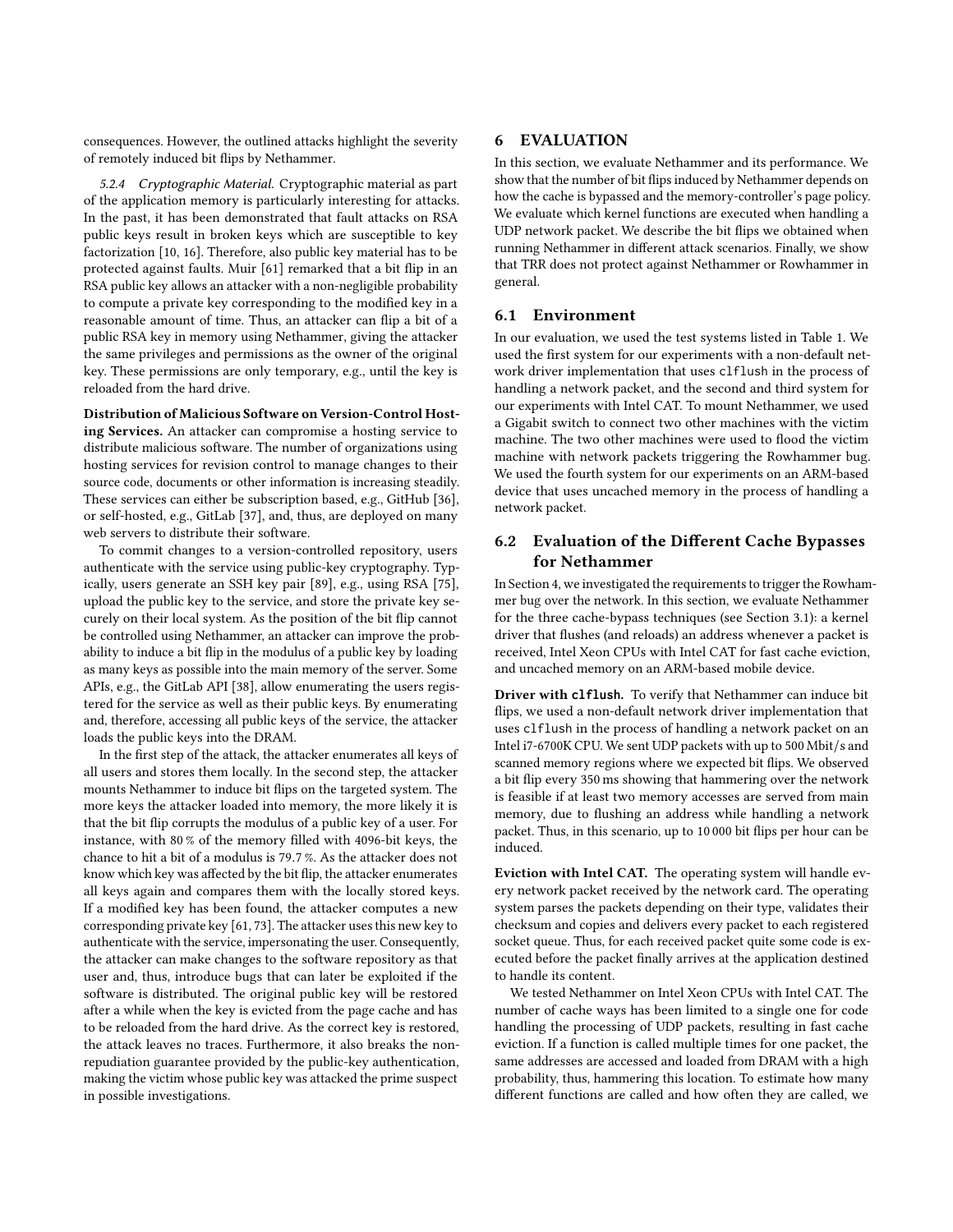Table 1: List of test systems that were used for the experiments.

<span id="page-9-0"></span>

| Device     | CPU                            | DRAM                  | Network card               | Operating system |
|------------|--------------------------------|-----------------------|----------------------------|------------------|
| Desktop    | Intel i7-6700K @ $4$ GHz       | 8 GB DDR4 @ 2133 MHz  | Intel 10G X550T            | Ubuntu 16.04     |
| Server     | Intel Xeon E5-1630v4 @ 3.7 GHz | 8 GB DDR4 @ 2133 MHz  | Intel i210/i218-LM Gigabit | Xubuntu 17.10    |
| Server     | Intel Xeon D-1541 @ 2.1 GHz    | 8 GB DDR4 @ 2133 MHz  | Intel i350-AM2 Gigabit     | Ubuntu 16.04     |
| LG Nexus 4 | Qualcomm APQ8064 @ 1.5 GHz     | 2 GB LPDDR2 @ 533 MHz | <b>USB</b> Adapter         | Android 5.1.1    |

use the perf framework [\[22\]](#page-12-38) to count the number of function calls related to UDP packet handling. Appendix [A](#page-13-37) shows the results of a system handling UDP packets. Out of 27 different functions we identified, most were called only once for each received packet. The function \_\_udp4\_lib\_lookup is called twice. In a more extensive profiling scan, we found that nf\_hook\_slow is called 6 times while handling UDP packets on some kernels.

With this knowledge, we analyzed how many bit flips can be induced from this code execution. We observed 45 bit flips per hour on the Intel Xeon E5-1630v4. As TRR is active on this system (see Section [6.5\)](#page-10-1), fewer bit flips occur in comparison to systems without TRR. In Section [6.3,](#page-9-1) we evaluate the number of bit flips on the Intel Xeon D-1541 depending on the configured page policy.

Uncached Memory. In Section [4.2,](#page-6-1) we demonstrated that ARMbased devices are vulnerable to one-location hammering in general. To investigate whether bit flips can also be induced over the network, we connect the LG Nexus 4 using an OTG USB ethernet adapter to a local network. Using a different machine, we send as many network packets as possible to the mobile phone. An application on the phone allocates memory and repeatedly checks the allocated memory for occurred bit flips. However, we were not able to observe any bit flips on the device within 12 hours of hammering. As the device does not deploy a technology like Intel CAT (Section [2.3\)](#page-3-0), the cache is not limited for certain applications and, thus, the eviction of code or data used by handling memory packets has a low probability. As network drivers often use DMA memory and, thus, uncached memory, bit flips induced by the network are more likely if the network driver itself uses uncached memory. While we identified a remarkable number of around 5500 uncacheable pages used by the system, we were not able to induce any bit flips over the network. However, we found that the USB ethernet adapter only allowed for a network capacity of less than 16 Mbit/s, which is clearly too slow for a Nethammer attack. It is very likely that with a faster network connection, e.g., more than 200 Mbit/s, it is possible to induce bit flips. Nevertheless, we were successfully able to induce bit flips using Nethammer on the Intel Xeon E5-1630v4 where one uncached address is accessed for every received UDP packet.

# <span id="page-9-1"></span>6.3 Influence of Memory-Controller Page Policies on Rowhammer

In order to evaluate the actual influence of the used memorycontroller page policy on Nethammer, i.e., how many bit flips can be induced depending on the policy used, we mounted the Nethammer in different settings. The experiment was conducted on our Intel Xeon D-1541 test system, as the BIOS of its motherboard allowed to

<span id="page-9-2"></span>

Figure 5: Number of bit flips depending on the CPU load with a closed-page policy after 15 minutes (Xeon D-1541).

chose between different page policies: Auto, Closed, Open, Adaptive. For each run, we configured the victim machine with one of the policies and Intel CAT, and, mounted a Nethammer attack for at least 4 hours. To detect bit flips, we ran a program on the victim machine that mapped a file into memory. The program then repeatedly scans the content of all allocated pages and reports bit flips if the content has changed.

We detected 11 bit flips in 4 hours with the Closed policy, with the first one after 90 minutes. We did not observe any bit flips with the Open policy within the first 4 hours. However, when running the experiment longer, we observed 46 bit flips within 10 hours. With the Adaptive policy, we observed 10 bit flips in 4 hours, with the first one within the second hour of the experiment. While this experiment was conducted without any additional load on the system, we see in Figure [5](#page-9-2) that additional CPU utilization increases the number of bitflips drastically. Using the Closed policy, we observed 27 bitflips with a load of 35% within 15 minutes.

These results do not immediately align with the assumption that a policy that preemptively closes rows is required to induce bit flips using one-location hammering. However, depending on the addresses that are accessed and the constant eviction through Intel CAT, it is possible that two addresses map to the same bank but different rows and, thus, bit flips can be induced through singlesided hammering. In fact, the attacker cannot know whether the hammering was actually one-location hammering or single-sided hammering. However, as long as a bit flip occurs, the attacker does not care how many addresses mapped to the same bank. Finally, depending on the actual parameters used by a fixed-open-page policy, a row can still be closed early enough to induce bit flips.

## 6.4 Bit Flips induced by Nethammer

As described in Section [5.1,](#page-6-2) a bit flip can occur in user space or kernel space leading to different effects depending on the memory it corrupts. In this section, we present bit flips that we have observed in our experiments and the effects they have caused.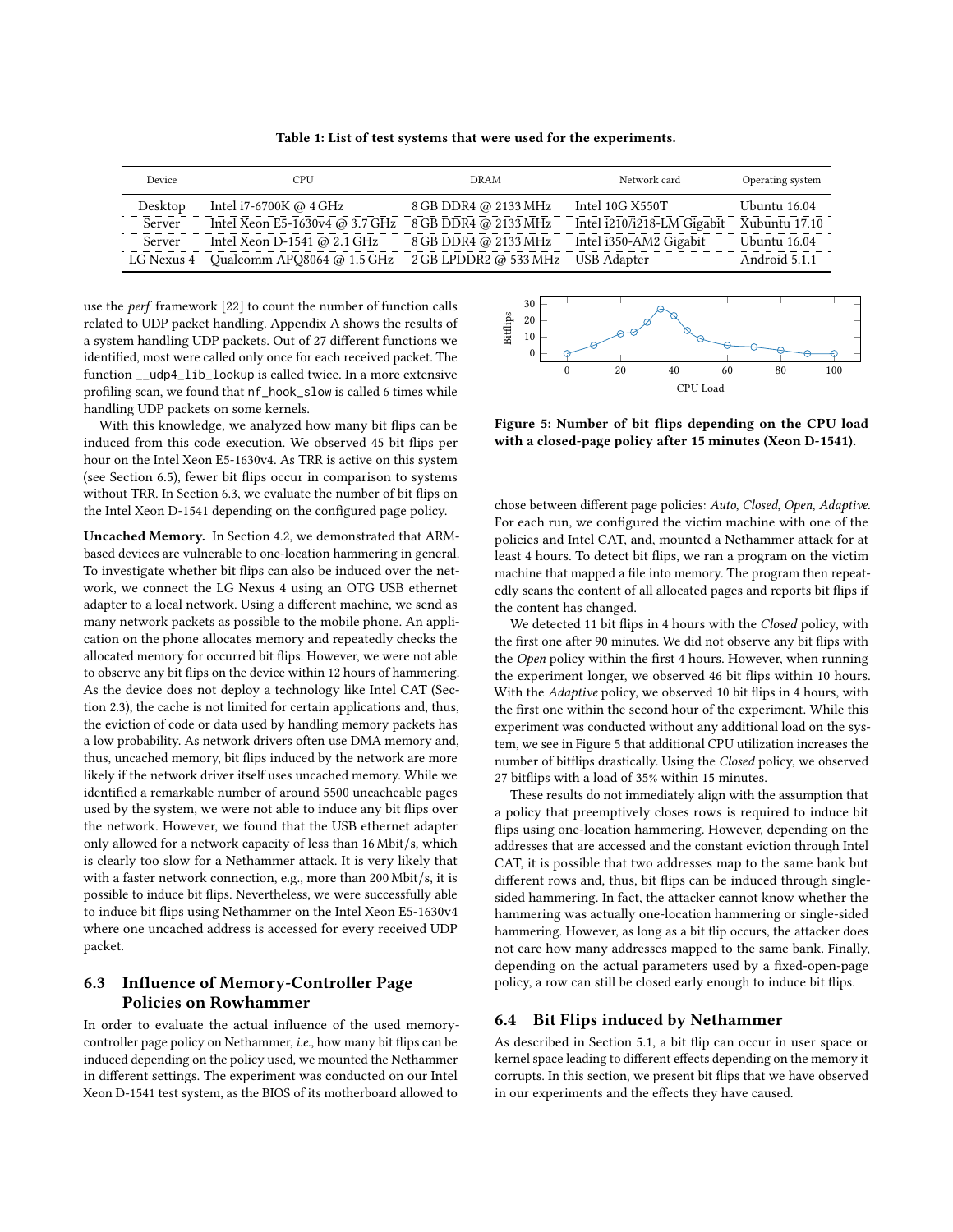Kernel image corruption and kernel crashes. We observed Nethammer bit flips that caused the system not to boot anymore. It stopped responding after the bootloader stage. We inspected the kernel image and compared it to the original kernel image distributed by the operating system. As the kernel image differed blockwise at many locations, we assume that the Nethammer caused a bit flip in an inode of the file system. The inode of a program that wanted to write data did not point to the correct file any longer but to the kernel image and, thus, corrupted the kernel image.

Furthermore, we observed several bit flips immediately halting the entire system such that interaction with it was not possible any longer. By debugging the operating system over a serial connection, we detected bit flips in certain modules such as the keyboard or network driver. In these cases, the system was still running but did not respond to any user input or network packets anymore. We also observed bit flips that were likely in the SGX EPC region, causing an immediate permanent locking of the memory controller.

Bit flips in user space libraries and executables. We observed that bit flips crashed running processes and services or prevented the execution of others as the bit flip triggered a segmentation fault when functions of a library were executed. On one occasion, a bit flip occurred either in the SSH daemon or the stored passwords of the machine, preventing any user to login on the system. The system was restored to a stable state only by rebooting the machine and thus reloading the entire code from disk.

We also validated that an attacker can increase chances to flip a bit in a target page by increasing the memory usage of a user program. In fact, this was the most common scenario, overlapping with our general test setup to detect bit flips for our evaluation. Unsurprisingly, these bit flips equally occur when filling the memory with actual contents that the attacker targets.

#### <span id="page-10-1"></span>6.5 Target Row Refresh (TRR)

Previous assumptions on the Rowhammer bug lead to the conclusion that only bit flips in the victim row adjacent to the hammering rows would occur. While the probability for bit flips to occur in directly adjacent rows is much higher, [Kim et al.](#page-13-1) [\[50\]](#page-13-1) already showed rows further away (even a distance of 8 rows and more) are affected as well. Still, the hardware vendors opted for implementing countermeasures focusing on the directly adjacent rows.

With the Low Power Double Data Rate 4 (LPDDR4) standard, the [JEDEC Solid State Technology Association](#page-13-20) [\[46\]](#page-13-20) defines a reliability feature called Target Row Refresh (TRR). The idea of TRR is to refresh adjacent rows if the targeted row is accessed at a high frequency. More specifically, TRR works with a maximum number of activations allowed during one refresh cycle, the maximum active count. Thus, if a double-sided Rowhammer attack (Section [2.2\)](#page-2-1) is mounted, and two hammered rows are accessed more than the defined maximum active count, the adjacent rows (in particular the victim row of the attack) will be refreshed. As the potential victim rows are refreshed, in theory, no bit flip will occur, and the attack is mitigated. However, in practice, bit flips can be further away from the hammered rows and thus TRR may be ineffective.

With the Ivy Bridge processor family, Intel introduced Pseudo Target Row Refresh (pTRR) for Intel Xeon CPUs to mitigate the Rowhammer bug [\[55\]](#page-13-38). On these systems pTRR-compliant DIMMs

must be used; otherwise, the system will default into double refresh mode, where the time interval in which a row is refreshed is halved [\[55\]](#page-13-38). However, [Kim et al.](#page-13-1) [\[50\]](#page-13-1) showed that a reduced refresh period of 32 ms is not sufficient enough to impede bit flips in all cases. While pTRR is implemented in the memory controller [\[54\]](#page-13-39), DRAM module specifications theoretically allow automatically running TRR in the background [\[58\]](#page-13-40).

In our experiments, we were able to induce bit flips on a pTRRsupporting DDR4 module using double-sided hammering on an Intel i7-6700K. The bit flips occurred in directly adjacent rows and rows further away. We observed that when using the same DDR4 DRAM on the Intel Xeon E5-1630 v4 CPU, no bit flips occurred in the directly adjacent rows, but we observed no statistically significant difference in the number of bit flips for the rows further away. This indicates that TRR is active on the second machine but also that TRR does not prevent the occurrence of exploitable bit flips in practice. Thus, we conclude that the TRR hardware countermeasure is insufficient in mitigating Rowhammer attacks.

#### <span id="page-10-0"></span>7 COUNTERMEASURES

Since Nethammer does not require any attack code in contrast to a regular Rowhammer attack, e.g., no attacker-controlled code on the system, most countermeasures do not prevent our attack.

Countermeasures based on static code analysis aim to detect attack code in binaries [\[43\]](#page-12-16). However, as our attack does not use any suspicious code and does not execute a program, these countermeasures do not detect the ongoing attack. Other countermeasures detect on-going attacks using hardware- and software-based performance counters [\[17,](#page-12-11) [18,](#page-12-12) [29,](#page-12-14) [31,](#page-12-15) [67,](#page-13-11) [91\]](#page-13-13) and subsequently stop the corresponding programs. However, when hammering over the network, the large amount of memory accesses are executed by the kernel itself, and the kernel cannot just be terminated or stopped like a regular program. Hence, these countermeasures cannot cope with our attack. Modifying the system memory allocator to hinder the exploitability of bit flips [\[15,](#page-12-10) [28,](#page-12-5) [84\]](#page-13-6) may generally work against Nethammer. However, the hammering is in practice done by the kernel, so the proposed isolation schemes are ineffective, and new schemes have to be proposed.

ANVIL [\[9\]](#page-12-9) uses performance counters to detect and subsequently mitigate Rowhammer attacks. Since ANVIL, in its current form, does not detect one-location hammering [\[27\]](#page-12-2), it also does not detect our attack. While we believe an adapted version of ANVIL could detect our attack, it would require evaluating whether the false positive and false negative rates allow for an application in practice. B-CATT [\[15\]](#page-12-10) blacklists vulnerable locations, thus, effectively reducing the amount of usable memory, but fully eliminating the Rowhammer bug. B-CATT would work against Nethammer, but previous work has found that it is not practical as it would block too much memory [\[27,](#page-12-2) [50\]](#page-13-1).

In general, we recommend reviewing any network stack and network services code. Uncached memory and clflush instructions should only be used with extreme care, and it may even be necessary to add artificial slow downs such that they cannot be exploit for Nethammer attacks anymore. If this is not possible for technical reasons, the threat model of the device should be revisited and reevaluated. Mitigating our eviction-based Nethammer attack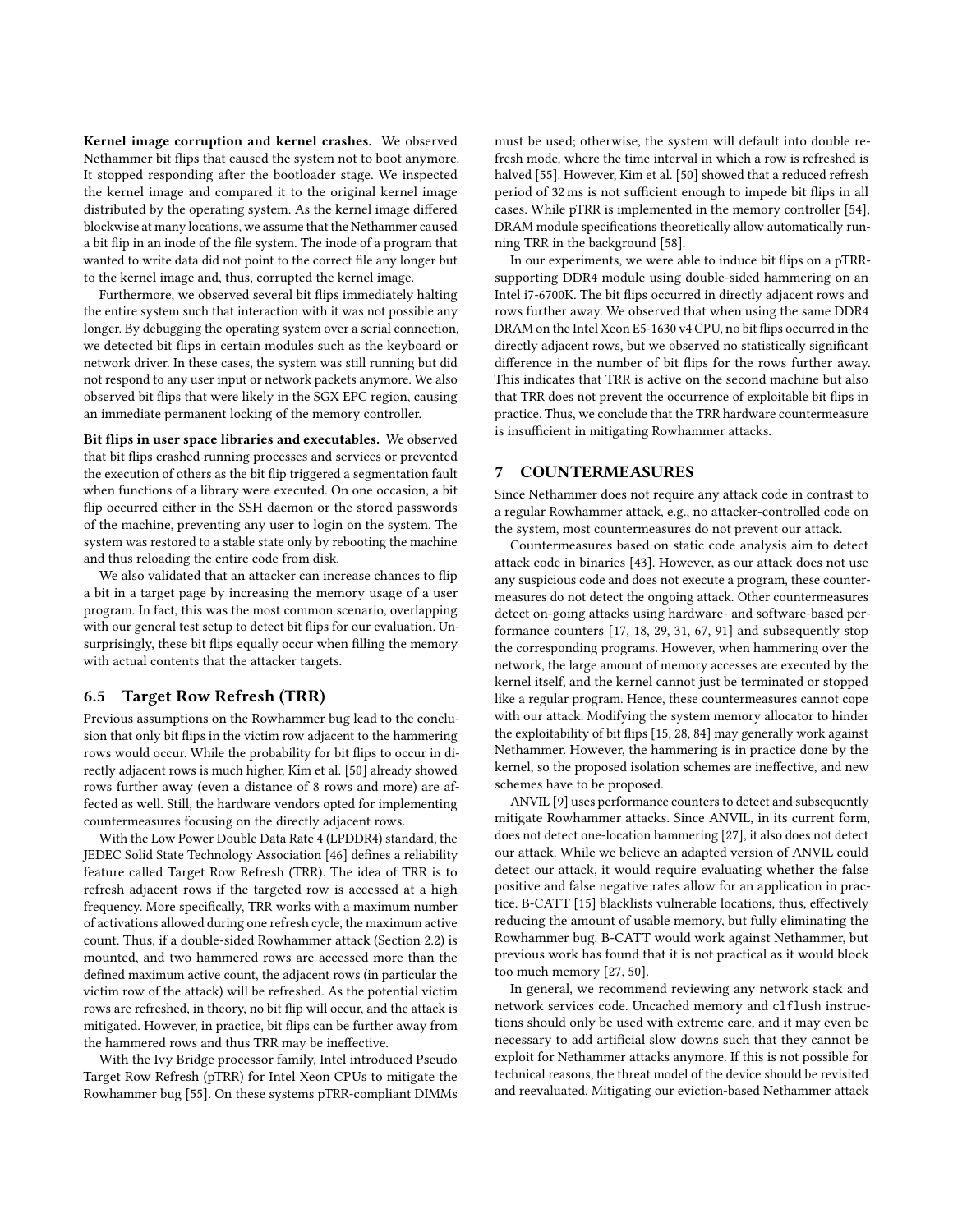might be more straight-forward, as it requires a specific configuration for Intel CAT. Either avoiding the restriction to a low number of cache ways via Intel CAT on network-connected systems or installing ECC memory would likely be sufficient to make our attack very improbable to succeed. Hence, we also recommend using Intel CAT very carefully in network-connected systems.

## <span id="page-11-0"></span>8 DISCUSSION

Hardware requirements. To induce the Rowhammer bug, one needs to access memory in the main memory repeatedly and, thus, needs to circumvent the cache. Therefore, either native flush instructions [\[87\]](#page-13-23), eviction [\[4,](#page-12-8) [28\]](#page-12-5) or uncached memory [\[84\]](#page-13-6) can be used to remove data from the cache. In particular, for evictionbased Nethammer, the system must use Intel CAT as described in Section [2.3](#page-3-0) in a configuration that restricts the number of ways available to a virtual machine in a cloud scenario to guarantee performance to other co-located machines [\[40\]](#page-12-24). If none of these capabilities are available over the network, an attacker could not mount Nethammer in practice.

One limitation of our attack is that only DRAM susceptible to bit flips can be exploited using a Rowhammer attack and, thus, Nethammer. To reduce the risk of bit flips on servers, one would assume that cloud providers tend to deploy ECC RAM usually. However, many cloud providers offer to rent hardware without ECC RAM [\[23,](#page-12-39) [33,](#page-12-40) [34,](#page-12-41) [63,](#page-13-41) [64,](#page-13-42) [85\]](#page-13-43), potentially allowing Nethammer attacks. DRAM with ECC can only be used in combination with Intel Xeon CPUs and can detect and correct 1-bit errors. Therefore it can deal with single bit flips. While non-correctable multi-bit flips can be exploitable [\[5,](#page-12-42) [6,](#page-12-43) [51\]](#page-13-44), they often end up in a denial-of-service attack depending on the operating system's response to the error.

Network traffic. Nethammer sends as many network packets to the victim machine as possible, aiming to induce bit flips. Depending on the actual attack scenario (see Section [5\)](#page-6-0), additional traffic, e.g., by enumerating the public keys of the service, is generated. If the victim uses network monitoring software, the attack might be detected and stopped, due to the highly increased amount of traffic. In our experiments, we sent a stream of UDP packets with up to 500 Mbit/s to the target system. We were able to induce a bit flip every 350 ms and, thus, if the first random bit flip already hits the target or causes a denial-of-service, the attack could already be successful. However, as the rows are periodically refreshed, an attacker only needs an extraordinary high burst of memory accesses to a row between two refreshes, i.e., within a period of 64 ms. Hence, an attacker could mount Nethammer for a few hundred milliseconds and then pause the attack for a longer time. These short network spikes may circumvent network monitoring software that might otherwise detect and prevent the on-going attack, e.g., by null routing the victim server.

#### Gigabit LTE on Mobile Devices.

While ethernet adapters in mobile phones are uncommon, many ARM-based embedded devices in IoT setups are equipped and connected with gigabit ethernet. However, we expect the maximum throughput of these network cards to be too low on many of these devices, e.g., the Raspberry Pi 3 Model B+ [\[24\]](#page-12-44), and also WiFi chips

<span id="page-11-2"></span>

Figure 6: Minimum DRAM supply voltages for different DDR standards. The highlighted area marks the voltage and manufacturing years of DRAM modules where Rowhammer bit flips have been reported.

typically offer too little capacity. However, on more recent processors, e.g., the Qualcomm Snapdragon 845 chipset [\[70\]](#page-13-45), and modems like the Qualcomm X20 Gigabit LTE modem, throughputs up to <sup>1</sup>.2 Gbit/<sup>s</sup> are possible in practice. This would enable to send enough packets to hammer specific addresses to induce bit flips on the device and, thus, to successfully mount Nethammer.

Influence of DRAM Supply Voltage on Rowhammer Effect. Kim et al. [\[50\]](#page-13-1) identified voltage fluctuations as the root cause of DRAM disturbance errors, e.g., the Rowhammer bug. However, no study so far has investigated the direct effect of the DRAM supply voltage on Rowhammer bit flips. In fact, we can already observe a direct correlation between a low DRAM supply voltage by reviewing related work. Figure [6](#page-11-2) shows how the DRAM voltage has been reduced over the past years. Previous work observed that the vulnerability of DRAM modules is related to the manufacturing date, i.e., no bitflips before 2010 [\[50,](#page-13-1) [78\]](#page-13-3). However, as shown in Figure [6](#page-11-2) there are at least two possible correlations with the Rowhammer bug, the manufacturing date, and the supply voltage.

Indeed, Rowhammer has only been reported on DRAM modules with a voltage below 1.5 volts [\[50,](#page-13-1) [78\]](#page-13-3), i.e., DDR3 [\[50,](#page-13-1) [78\]](#page-13-3), DDR4 [\[68\]](#page-13-14), LPDDR2 and LPDDR3 [\[84\]](#page-13-6), and LPDDR4 [\[83\]](#page-13-46).

We investigated the influence of the DRAM voltage on the occurrence of bit flips on two systems. We tested voltage increases in 0.01 V steps. On three tested systems  $(2 \times$  DDR4,  $1 \times$  DDR3), we observed no significant change in the number of bit flips, i.e., the number of bit flips stayed in the same order of magnitude, even when increasing the voltage by 0.2 V. Future work should investigate whether other voltage-related parameters could lead to a straightforward elimination of the Rowhammer bug.

#### <span id="page-11-1"></span>9 CONCLUSION

In this paper, we presented Nethammer, the first truly remote Rowhammer attack, without a single attacker-controlled line of code on the targeted system. We demonstrate attacks on systems that use uncached memory or flush instructions while handling network requests, and systems that don't use either but are protected by Intel CAT. In all cases, we were able to induce multiple bit flips per hour on real-world systems, leading to temporary or persistent damage on the system. We showed that depending on the location, the bit flip compromises either the security and integrity of the system and the data of its users. In some cases, the system was rendered unbootable after the attack.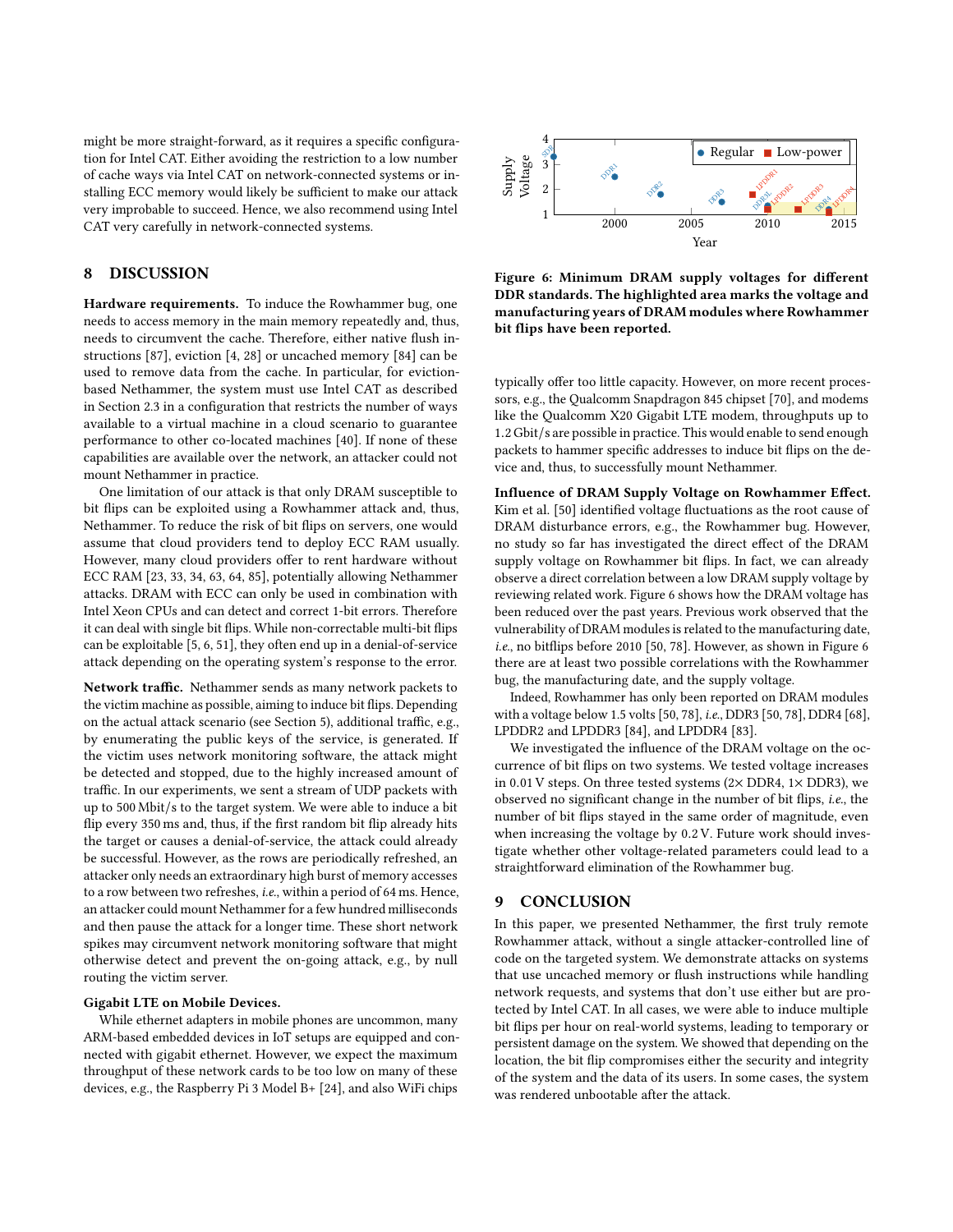We presented a method to automatically identify the page policy used by the memory controller. Consequently, we found that adaptive page policies are also vulnerable to one-location hammering. While we were able to mount the first one-location hammering attack on an ARM device, the network capacity on this device was too low for Nethammer.

Transforming formerly local attacks into remote attacks is always a landslide in security. Assumptions that were true for the local scenario are largely invalid in a remote scenario. In particular, all defenses and mitigation strategies were designed against local Rowhammer attacks, i.e., remote Rowhammer attacks were out of scope. Hence, Nethammer requires the re-evaluation of the security of millions of devices where the attacker is not able to execute attacker-controlled code. Finally, our work demonstrates that we need to develop countermeasures with the root cause of both local and remote Rowhammer attacks in mind.

## ACKNOWLEDGEMENT

We thank Mattis Turin-Zelenko and Paul Höfler for help with some experiments. We thank Stefan Mangard, Anders Fogh, Thomas Dullien, and Jann Horn for fruitful discussions.

This work has been supported by the Austrian Research Promotion Agency (FFG) via the K-project DeSSnet, which is funded in the context of COMET – Competence Centers for Excellent Technologies by BMVIT, BMWFW, Styria and Carinthia. This project has received funding from the European Research Council (ERC) under the European Union's Horizon 2020 research and innovation programme (grant agreement No 681402).

#### REFERENCES

- <span id="page-12-27"></span>[1] Abhishta, Reinoud Joosten, and Lambert J.M. Nieuwenhuis. 2017. Comparing Alternatives to Measure the Impact of DDoS Attack Announcements on Target Stock Prices. (2017).
- <span id="page-12-32"></span>[2] Adam Langley. 2014. Revocation still doesn't work. (2014). [https://](https://www.imperialviolet.org/2014/04/29/revocationagain.html) www.imperialviolet.[org/2014/04/29/revocationagain](https://www.imperialviolet.org/2014/04/29/revocationagain.html).html
- <span id="page-12-18"></span>[3] Advanced Micro Devices. 2013. BIOS and Kernel Developer's Guide (BKDG) for AMD Family 15h Models 00h-0Fh Processors. (2013). [http://support](http://support.amd.com/TechDocs/42301_15h_Mod_00h-0Fh_BKDG.pdf).amd.com/ [TechDocs/42301\\_15h\\_Mod\\_00h-0Fh\\_BKDG](http://support.amd.com/TechDocs/42301_15h_Mod_00h-0Fh_BKDG.pdf).pdf
- <span id="page-12-8"></span>[4] Misiker Tadesse Aga, Zelalem Birhanu Aweke, and Todd Austin. 2017. When good protections go bad: Exploiting anti-DoS measures to accelerate Rowhammer attacks. In International Symposium on Hardware Oriented Security and Trust.
- <span id="page-12-42"></span>Barbara Aichinger. 2015. DDR memory errors caused by Row Hammer. In HPEC.
- <span id="page-12-43"></span>Barbara Aichinger. 2015. Row Hammer Failures in DDR Memory. In memcon.
- <span id="page-12-26"></span>ARM Limited. 2013. ARM Architecture Reference Manual ARMv8. ARM Limited.
- <span id="page-12-20"></span>[8] Manu Awasthi, David W. Nellans, Rajeev Balasubramonian, and Al Davis. 2011. Prediction Based DRAM Row-Buffer Management in the Many-Core Era. In PACT'11.
- <span id="page-12-9"></span>[9] Zelalem Birhanu Aweke, Salessawi Ferede Yitbarek, Rui Qiao, Reetuparna Das, Matthew Hicks, Yossi Oren, and Todd Austin. 2016. ANVIL: Software-based protection against next-generation Rowhammer attacks. ACM SIGPLAN Notices 51, 4 (2016), 743–755.
- <span id="page-12-33"></span>[10] Alexandre Berzati, Cécile Canovas, and Louis Goubin. 2008. Perturbating RSA Public Keys: An Improved Attack. In Cryptographic Hardware and Embedded Systems – CHES 2008.
- <span id="page-12-6"></span>[11] Sarani Bhattacharya and Debdeep Mukhopadhyay. 2016. Curious Case of Rowhammer: Flipping Secret Exponent Bits Using Timing Analysis. In Conference on Cryptographic Hardware and Embedded Systems (CHES).
- <span id="page-12-0"></span>[12] Eli Biham. 1997. A fast new DES implementation in software. In International Workshop on Fast Software Encryption. 260–272.
- <span id="page-12-1"></span>[13] Dan Boneh, Richard A. DeMillo, and Richard J. Lipton. 1997. On the Importance of Checking Cryptographic Protocols for Faults. In Advances in Cryptology - EUROCRYPT '97.
- <span id="page-12-3"></span>[14] Erik Bosman, Kaveh Razavi, Herbert Bos, and Cristiano Giuffrida. 2016. Dedup Est Machina: Memory Deduplication as an Advanced Exploitation Vector. In S&P.
- <span id="page-12-10"></span>[15] Ferdinand Brasser, Lucas Davi, David Gens, Christopher Liebchen, and Ahmad-Reza Sadeghi. 2017. CAn't Touch This: Software-only Mitigation against Rowhammer Attacks targeting Kernel Memory. In USENIX Security Symposium.
- <span id="page-12-34"></span>[16] Eric Brier, Benoît Chevallier-Mames, Mathieu Ciet, and Christophe Clavier. 2006. Why One Should Also Secure RSA Public Key Elements. In Cryptographic Hardware and Embedded Systems - CHES 2006.
- <span id="page-12-11"></span>[17] Marco Chiappetta, Erkay Savas, and Cemal Yilmaz. 2015. Real time detection of cache-based side-channel attacks using Hardware Performance Counters. Cryptology ePrint Archive, Report 2015/1034. (2015).
- <span id="page-12-12"></span>[18] Jonathan Corbet. 2016. Defending against Rowhammer in the kernel. (Oct. 2016). https://lwn.[net/Articles/704920/](https://lwn.net/Articles/704920/)
- <span id="page-12-28"></span>[19] Victor Costan and Srinivas Devadas. 2016. Intel SGX explained. (2016).
- <span id="page-12-31"></span>Artem Dinaburg. 2011. Bitsquatting: DNS Hijacking without Exploitation. (2011). http://media.blackhat.[com/bh-us-11/Dinaburg/BH\\_US\\_11\\_Dinaburg\\_](http://media.blackhat.com/bh-us-11/Dinaburg/BH_US_11_Dinaburg_Bitsquatting_WP.pdf) [Bitsquatting\\_WP](http://media.blackhat.com/bh-us-11/Dinaburg/BH_US_11_Dinaburg_Bitsquatting_WP.pdf).pdf<br>James M. Dodd. 2003.
- <span id="page-12-19"></span>[21] James M. Dodd. 2003. Adaptive page management. (2003). [https://](https://encrypted.google.com/patents/US7076617B2) encrypted.google.[com/patents/US7076617B2](https://encrypted.google.com/patents/US7076617B2) US Patent Grant 2006-07-11.
- <span id="page-12-38"></span>[22] Jake Edge. 2009. Perfcounters added to the mainline. (Jul 2009). [http://lwn](http://lwn.net/Articles/339361/).net/ [Articles/339361/](http://lwn.net/Articles/339361/)
- <span id="page-12-39"></span>[23] fasthosts. 2018. High performance dedicated servers. (May 2018). [https://](https://www.fasthosts.co.uk/dedicated-servers) www.fasthosts.co.[uk/dedicated-servers](https://www.fasthosts.co.uk/dedicated-servers) [24] Raspberry Pi Foundation. 2018. Raspberry Pi 3 Model B+. (March 2018). [https:](https://www.raspberrypi.org/products/raspberry-pi-3-model-b-plus)
- <span id="page-12-44"></span>//www.raspberrypi.[org/products/raspberry-pi-3-model-b-plus](https://www.raspberrypi.org/products/raspberry-pi-3-model-b-plus) [25] Pietro Frigo, Cristiano Giuffrida, Herbert Bos, and Kaveh Razavi. 2018. Grand
- <span id="page-12-4"></span>Pwning Unit: Accelerating Microarchitectural Attacks with the GPU. In IEEE S&P.
- <span id="page-12-13"></span>[26] Mohsen Ghasempour, Mikel Lujan, and Jim Garside. 2015. ARMOR: A Run-time Memory Hot-Row Detector. (2015). http://apt.cs.manchester.ac.[uk/projects/](http://apt.cs.manchester.ac.uk/projects/ARMOR/RowHammer) [ARMOR/RowHammer](http://apt.cs.manchester.ac.uk/projects/ARMOR/RowHammer)
- <span id="page-12-2"></span>[27] Daniel Gruss, Moritz Lipp, Michael Schwarz, Daniel Genkin, Jonas Juffinger, Sioli O'Connell, Wolfgang Schoechl, and Yuval Yarom. 2018. Another Flip in the Wall of Rowhammer Defenses. In S&P'18.
- <span id="page-12-5"></span>[28] Daniel Gruss, Clémentine Maurice, and Stefan Mangard. 2016. Rowhammer.js: A Remote Software-Induced Fault Attack in JavaScript. In DIMVA'16.
- <span id="page-12-14"></span>[29] Daniel Gruss, Clémentine Maurice, Klaus Wagner, and Stefan Mangard. 2016. Flush+Flush: A Fast and Stealthy Cache Attack. In DIMVA.
- <span id="page-12-29"></span>[30] Shay Gueron. 2016. A Memory Encryption Engine Suitable for General Purpose Processors. Cryptology ePrint Archive, Report 2016/204. (2016).
- <span id="page-12-15"></span>[31] Nishad Herath and Anders Fogh. 2015. These are Not Your Grand Daddys CPU Performance Counters – CPU Hardware Performance Counters for Security. In Black Hat Briefings. https://www.blackhat.[com/docs/us-15/materials/us-](https://www.blackhat.com/docs/us-15/materials/us-15-Herath-These-Are-Not-Your-Grand-Daddys-CPU-Performance-Counters-CPU-Hardware-Performance-Counters-For-Security.pdf)[15-Herath-These-Are-Not-Your-Grand-Daddys-CPU-Performance-Counters-](https://www.blackhat.com/docs/us-15/materials/us-15-Herath-These-Are-Not-Your-Grand-Daddys-CPU-Performance-Counters-CPU-Hardware-Performance-Counters-For-Security.pdf)
- <span id="page-12-7"></span>[CPU-Hardware-Performance-Counters-For-Security](https://www.blackhat.com/docs/us-15/materials/us-15-Herath-These-Are-Not-Your-Grand-Daddys-CPU-Performance-Counters-CPU-Hardware-Performance-Counters-For-Security.pdf).pdf [32] Andrew Herdrich, Edwin Verplanke, Priya Autee, Ramesh Illikkal, Chris Gianos, Ronak Singhal, and Ravi Iyer. 2016. Cache QoS: From concept to reality in the Intel Xeon processor E5-2600 v3 product family. In IEEE HPCA'16.
- <span id="page-12-40"></span>[33] Hetzner. 2018. Dedicated Root Server Hosting. (May 2018). [https://](https://www.hetzner.com/dedicated-rootserver/) www.hetzner.[com/dedicated-rootserver/](https://www.hetzner.com/dedicated-rootserver/) [34] DefineQuality Hosting. 2018. Highend Dedicated Rootserver. (May 2018). [https:](https://definequality.net/dedicated.php)
- <span id="page-12-41"></span>[//definequality](https://definequality.net/dedicated.php).net/dedicated.php [35] Rei-Fu Huang, Hao-Yu Yang, Mango C.-T. Chao, and Shih-Chin Lin. 2012. Al-
- <span id="page-12-21"></span>ternate hammering test for application-specific DRAMs and an industrial case study. In Annual Design Automation Conference (DAC).
- <span id="page-12-35"></span>[36] GitHub Inc. 2018. GitHub. (2018). [https://github](https://github.com).com
- <span id="page-12-36"></span>[37] GitLab Inc. 2018. GitLab. (2018). [https://gitlab](https://gitlab.com).com
- <span id="page-12-37"></span>GitLab Inc. 2018. GitLab Documentation: List SSH keys. (2018). [https:](https://docs.gitlab.com/ee/api/users.html#list-ssh-keys) //docs.gitlab.com/ee/api/users.[html#list-ssh-keys](https://docs.gitlab.com/ee/api/users.html#list-ssh-keys)
- <span id="page-12-22"></span>[39] Mehmet S Inci, Berk Gulmezoglu, Gorka Irazoqui, Thomas Eisenbarth, and Berk Sunar. 2016. Cache Attacks Enable Bulk Key Recovery on the Cloud. In Cryptographic Hardware and Embedded Systems - CHES (LNCS), Vol. 9813. Springer, 368–388.
- <span id="page-12-24"></span>[40] Intel. 2015. Improving Real-Time Performance by Utilizing Cache Allocation Technology: Enhancing Performance via Allocation of the Processor's Cache. (April 2015). https://www.intel.[com/content/www/us/en/communications/](https://www.intel.com/content/www/us/en/communications/cache-allocation-technology-white-paper.html) [cache-allocation-technology-white-paper](https://www.intel.com/content/www/us/en/communications/cache-allocation-technology-white-paper.html).html
- <span id="page-12-23"></span>[41] Intel. 2016. Intel 64 and IA-32 Architectures Software Developer′ s Manual, Volume 3 (3A, 3B & 3C): System Programming Guide. 253665 (2016).
- <span id="page-12-25"></span>Intel. 2016. Intel Xeon Processor E5 v4 Product Family: Datasheet Volume 2: Registers. 2 (2016).
- <span id="page-12-16"></span>[43] Gorka Irazoqui, Thomas Eisenbarth, and Berk Sunar. 2017. MASCAT: Stopping Microarchitectural Attacks Before Execution. Cryptology ePrint Archive, Report 2016/1196. (2017).
- <span id="page-12-30"></span>[44] Yeongjin Jang, Jaehyuk Lee, Sangho Lee, and Taesoo Kim. 2017. SGX-Bomb: Locking Down the Processor via Rowhammer Attack. In SysTEX.
- <span id="page-12-17"></span>[45] Jedec Solid State Technology Association. 2013. Low Power Double Data Rate 3. (2013). http://www.jedec.[org/standards-documents/docs/jesd209-4a](http://www.jedec.org/standards-documents/docs/jesd209-4a)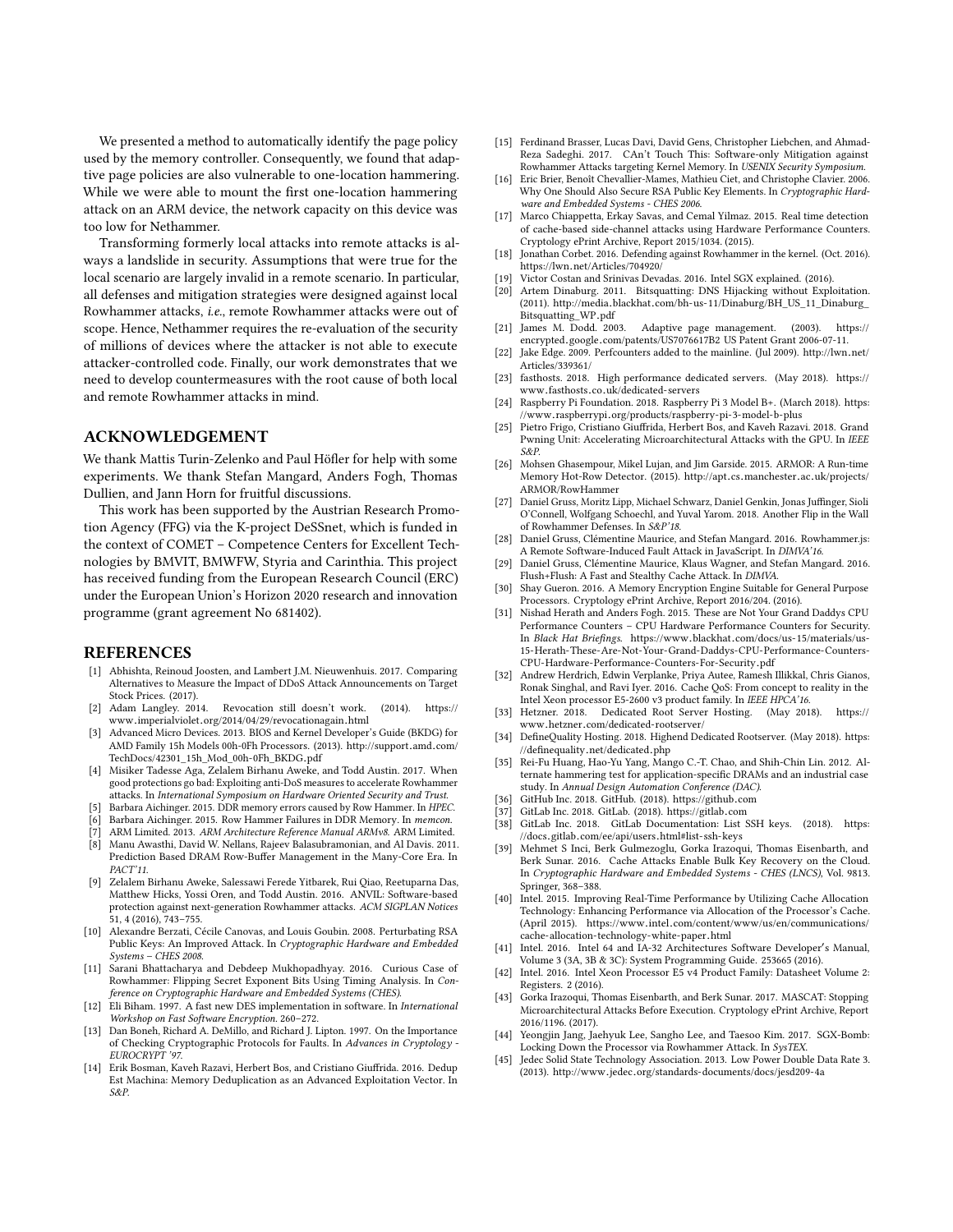- <span id="page-13-20"></span>[46] JEDEC Solid State Technology Association. 2017. Low Power Double Data Rate 4. (2017). http://www.jedec.[org/standards-documents/docs/jesd209-4b](http://www.jedec.org/standards-documents/docs/jesd209-4b)
- <span id="page-13-17"></span>[47] Suryaprasad Kareenahalli, Zohar B. Bogin, and Mihir D. Shah. 2003. Adaptive idle timer for a memory device. (2003). [https://encrypted](https://encrypted.google.com/patents/US7076617B2).google.com/patents/ [US7076617B2](https://encrypted.google.com/patents/US7076617B2) US Patent Grant 2005-06-21.
- <span id="page-13-15"></span>[48] Dimitris Kaseridis, Jeffrey Stuecheli, and Lizy Kurian John. 2011. Minimalist open-page: A DRAM page-mode scheduling policy for the many-core era. In International Symposium on Microarchitecture (MICRO).
- <span id="page-13-9"></span>[49] Dae-Hyun Kim, Prashant J Nair, and Moinuddin K Qureshi. 2015. Architectural support for mitigating row hammering in DRAM memories. IEEE Computer Architecture Letters 14, 1 (2015), 9–12.
- <span id="page-13-1"></span>[50] Yoongu Kim, Ross Daly, Jeremie Kim, Chris Fallin, Ji Hye Lee, Donghyuk Lee, Chris Wilkerson, Konrad Lai, and Onur Mutlu. 2014. Flipping bits in memory without accessing them: An experimental study of DRAM disturbance errors. In ISCA'14.
- <span id="page-13-44"></span>[51] Mark Lanteigne. 2016. How Rowhammer Could Be Used to Exploit Weaknesses in Computer Hardware. (March 2016). http://www.thirdio.[com/rowhammer](http://www.thirdio.com/rowhammer.pdf).pdf
- <span id="page-13-24"></span>[52] Moritz Lipp, Daniel Gruss, Raphael Spreitzer, Clémentine Maurice, and Stefan Mangard. 2016. ARMageddon: Cache Attacks on Mobile Devices. In USENIX Security Symposium.
- <span id="page-13-30"></span>[53] Yabing Liu, Will Tome, Liang Zhang, David Choffnes, Dave Levin, Bruce Maggs, Alan Mislove, Aaron Schulman, and Christo Wilson. 2015. An End-to-End Measurement of Certificate Revocation in the Web's PKI. In IMC '15.
- <span id="page-13-39"></span>[54] Sreenivas Mandava, Brian S. Morris, Suneeta Sah, Roy M. Stevens, Ted Rossin, Mathew W. Stefaniw, and John H. Crawford. 2017. Techniques for determining victim row addresses in a volatile memory. (2017). [https://encrypted](https://encrypted.google.com/patents/US9824754B2).google.com/ [patents/US9824754B2](https://encrypted.google.com/patents/US9824754B2) US Patent Grant 2017-11-21.
- <span id="page-13-38"></span>[55] Marcin Kaczmarski. 2014. Thoughts on Intel Xeon E5-2600 v2 Product Family Performance Optimisation – component selection guidelines. (August 2014). [http:](http://infobazy.gda.pl/2014/pliki/prezentacje/d2s2e4-Kaczmarski-Optymalna.pdf) //infobazy.gda.[pl/2014/pliki/prezentacje/d2s2e4-Kaczmarski-Optymalna](http://infobazy.gda.pl/2014/pliki/prezentacje/d2s2e4-Kaczmarski-Optymalna.pdf).pdf Infobazy 2014.
- <span id="page-13-32"></span>[56] Mark Goodwin. 2015. Improving Revocation: OCSP Must-Staple and Short-lived Certificates. (2015). https://blog.mozilla.[org/security/2015/11/23/improving](https://blog.mozilla.org/security/2015/11/23/improving-revocation-ocsp-must-staple-and-short-lived-certificates/)[revocation-ocsp-must-staple-and-short-lived-certificates/](https://blog.mozilla.org/security/2015/11/23/improving-revocation-ocsp-must-staple-and-short-lived-certificates/)
- <span id="page-13-21"></span>[57] Clémentine Maurice, Nicolas Le Scouarnec, Christoph Neumann, Olivier Heen, and Aurélien Francillon. 2015. Reverse Engineering Intel Complex Addressing Using Performance Counters. In RAID.
- <span id="page-13-40"></span>[58] Micron. 2014. DDR4 SDRAM. (2014). https://www.micron.[com/~/media/](https://www.micron.com/~/media/documents/products/data-sheet/dram/ddr4/4gb_ddr4_sdram.pdf) [documents/products/data-sheet/dram/ddr4/4gb\\_ddr4\\_sdram](https://www.micron.com/~/media/documents/products/data-sheet/dram/ddr4/4gb_ddr4_sdram.pdf).pdf Retrieved on February 17, 2016.
- <span id="page-13-10"></span>[59] Microsoft. 2017. Cache and Memory Manager Improvements. (April 2017). https://docs.microsoft.[com/en-us/windows-server/administration/](https://docs.microsoft.com/en-us/windows-server/administration/performance-tuning/subsystem/cache-memory-management/improvements-in-windows-server) [performance-tuning/subsystem/cache-memory-management/improvements](https://docs.microsoft.com/en-us/windows-server/administration/performance-tuning/subsystem/cache-memory-management/improvements-in-windows-server)[in-windows-server](https://docs.microsoft.com/en-us/windows-server/administration/performance-tuning/subsystem/cache-memory-management/improvements-in-windows-server)
- <span id="page-13-28"></span>[60] Paul V Mockapetris. 1987. Domain names-concepts and facilities. (1987).
- <span id="page-13-34"></span>[61] James A Muir. 2006. Seifert's RSA fault attack: Simplified analysis and generalizations. In International Conference on Information and Communications Security.
- <span id="page-13-7"></span>[62] Onur Mutlu. 2017. The RowHammer problem and other issues we may face as memory becomes denser. In Design, Automation & Test in Europe Conference & Exhibition (DATE).
- <span id="page-13-41"></span>[63] myLoc managed IT. 2018. The dedicated server in comparison. (May 2018). https://www.myloc.[de/en/server-hosting/dedicated-server/dedicated](https://www.myloc.de/en/server-hosting/dedicated-server/dedicated-server-comparison.html)[server-comparison](https://www.myloc.de/en/server-hosting/dedicated-server/dedicated-server-comparison.html).html
- <span id="page-13-42"></span>[64] netcup. 2018. Dedicated servers for professional applications. (May 2018). https://www.netcup.[eu/professional/dedizierte-server/](https://www.netcup.eu/professional/dedizierte-server/)
- <span id="page-13-31"></span>[65] OpenSSL. 2015. Online Certificate Status Protocol utility. (Jan. 2015). [https:](https://www.openssl.org/docs/man1.0.2/apps/ocsp.html) //www.openssl.[org/docs/man1](https://www.openssl.org/docs/man1.0.2/apps/ocsp.html).0.2/apps/ocsp.html
- <span id="page-13-33"></span>[66] Paul Mutton. 2014. Certificate revocation: Why browsers remain affected by Heartbleed. (2014). https://news.netcraft.[com/archives/2014/04/24/certificate](https://news.netcraft.com/archives/2014/04/24/certificate-revocation-why-browsers-remain-affected-by-heartbleed.html)[revocation-why-browsers-remain-affected-by-heartbleed](https://news.netcraft.com/archives/2014/04/24/certificate-revocation-why-browsers-remain-affected-by-heartbleed.html).html
- <span id="page-13-11"></span>[67] Matthias Payer. 2016. HexPADS: a platform to detect "stealth" attacks. In ES-SoS'16.
- <span id="page-13-14"></span>[68] Peter Pessl, Daniel Gruss, Clémentine Maurice, Michael Schwarz, and Stefan Mangard. 2016. DRAMA: Exploiting DRAM Addressing for Cross-CPU Attacks. In USENIX Security Symposium.
- <span id="page-13-8"></span>[69] Rui Qiao and Mark Seaborn. 2016. A New Approach for Rowhammer Attacks. In International Symposium on Hardware Oriented Security and Trust.
- <span id="page-13-45"></span>[70] Qualcomm. 2017. Snapdragon 845 Mobile Platform Product Brief. (Dec. 2017). https://www.qualcomm.[com/documents/snapdragon-845-mobile](https://www.qualcomm.com/documents/snapdragon-845-mobile-platform-product-brief)[platform-product-brief](https://www.qualcomm.com/documents/snapdragon-845-mobile-platform-product-brief)
- <span id="page-13-25"></span>[71] Inc. Qualcomm Technologies. 2016. Qualcomm Snapdragon 600 APQ8064: Data Sheet. (2016).
- <span id="page-13-26"></span>[72] Inc. Qualcomm Technologies. 2016. Qualcomm Snapdragon 600E Processor APQ8064E: Recommended Memory Controller and Device Settings. (2016).
- <span id="page-13-5"></span>[73] Kaveh Razavi, Ben Gras, Erik Bosman, Bart Preneel, Cristiano Giuffrida, and Herbert Bos. 2016. Flip Feng Shui: Hammering a Needle in the Software Stack.

In USENIX Security Symposium.

- <span id="page-13-12"></span>[74] Red Hat. 2017. Red Hat Enterprise Linux 7 - Virtualization Tuning and Optimization Guide.
- <span id="page-13-36"></span>[75] Ronald L. Rivest, Adi Shamir, and Leonard M. Adleman. 1977. Cryptographic communications system and method. (1977). [https://patents](https://patents.google.com/patent/US4405829).google.com/patent/ [US4405829](https://patents.google.com/patent/US4405829) US Patent Grant 1983-09-20.
- <span id="page-13-19"></span>Hemant G Rotithor, Randy B Osborne, and Nagi Aboulenein. 2006. Method and apparatus for out of order memory scheduling. (Oct. 2006). US Patent 7,127,574.
- <span id="page-13-29"></span>Stefan Santesson, Michael Myers, Rich Ankney, Ambarish Malpani, Slava Galperin, and Dr. Carlisle Adams. 2013. X.509 Internet Public Key Infrastructure Online Certificate Status Protocol - OCSP. RFC 6960. (2013). [https:](https://doi.org/10.17487/RFC6960)<br>//doi.org/10.17487/RFC6960
- <span id="page-13-3"></span>//doi.org/10.[17487/RFC6960](https://doi.org/10.17487/RFC6960) [78] Mark Seaborn and Thomas Dullien. 2015. Exploiting the DRAM rowhammer bug to gain kernel privileges. In Black Hat Briefings.
- <span id="page-13-16"></span>[79] X. Shen, F. Song, H. Meng, S. An, and Z. Zhang. 2014. RBPP: A row based DRAM page policy for the many-core era. In IEEE ICPADS.
- <span id="page-13-2"></span>[80] Adrian Tang, Simha Sethumadhavan, and Salvatore Stolfo. 2017. CLKSCREW: Exposing the Perils of Security-Oblivious Energy Management. In USENIX Security Symposium.
- <span id="page-13-0"></span>[81] Andrei Tatar, Radhesh Krishnan, Elias Athanasopoulos, Cristiano Giuffrida, Herbert Bos, and Kaveh Razavi. 2018. Throwhammer: Rowhammer Attacks over the Network and Defenses. In USENIX ATC.
- <span id="page-13-18"></span>[82] Chee Hak Teh, Suryaprasad Kareenahalli, and Zohar Bogin. 2006. Dynamic update adaptive idle timer. (2006). [https://encrypted](https://encrypted.google.com/patents/US7076617B2).google.com/patents/ [US7076617B2](https://encrypted.google.com/patents/US7076617B2) US Patent Grant 2009-09-08.
- <span id="page-13-46"></span>[83] Victor van der Veen. 2016. Drammer: Deterministic Rowhammer Attacks on Mobile Platforms. (2016). http://vvdveen.[com/publications/drammer](http://vvdveen.com/publications/drammer.slides.pdf).slides.pdf
- <span id="page-13-6"></span>[84] Victor van der Veen, Yanick Fratantonio, Martina Lindorfer, Daniel Gruss, Clémentine Maurice, Giovanni Vigna, Herbert Bos, Kaveh Razavi, and Cristiano Giuffrida. 2016. Drammer: Deterministic Rowhammer Attacks on Mobile Platforms. In CCS'16.
- <span id="page-13-43"></span>[85] webtropia. 2018. Dedicated Server. (May 2018). [https://www](https://www.webtropia.com/en/dedicated-server/root-server-vergleich.html).webtropia.com/ [en/dedicated-server/root-server-vergleich](https://www.webtropia.com/en/dedicated-server/root-server-vergleich.html).html
- <span id="page-13-4"></span>[86] Yuan Xiao, Xiaokuan Zhang, Yinqian Zhang, and Radu Teodorescu. 2016. One Bit Flips, One Cloud Flops: Cross-VM Row Hammer Attacks and Privilege Escalation. In USENIX Security Symposium.
- <span id="page-13-23"></span>[87] Yuval Yarom and Katrina Falkner. 2014. Flush+Reload: a High Resolution, Low Noise, L3 Cache Side-Channel Attack. In USENIX Security Symposium.
- <span id="page-13-22"></span>[88] Yuval Yarom, Qian Ge, Fangfei Liu, Ruby B. Lee, and Gernot Heiser. 2015. Mapping the Intel Last-Level Cache. Cryptology ePrint Archive, Report 2015/905 (2015), 1–12.
- <span id="page-13-35"></span>[89] Tatu Ylonen and Chris Lonvick. 2006. The secure shell (SSH) protocol architecture. (2006).
- <span id="page-13-27"></span>[90] Thomas M. Zeng. 2012. The Android ION memory allocator. (Feb. 2012). [https:](https://lwn.net/Articles/480055/)
- <span id="page-13-13"></span>//lwn.[net/Articles/480055/](https://lwn.net/Articles/480055/) [91] Tianwei Zhang, Yinqian Zhang, and Ruby B. Lee. 2016. CloudRadar: A Real-Time Side-Channel Attack Detection System in Clouds. In RAID.

## <span id="page-13-37"></span>A KERNEL ACCESSES FOR NETWORK **PACKETS**

Table [2](#page-14-0) shows the results of the funccount script of the perf framework [\[22\]](#page-12-38) for functions with udp in their name while the targeted system is flooded with UDP packets.